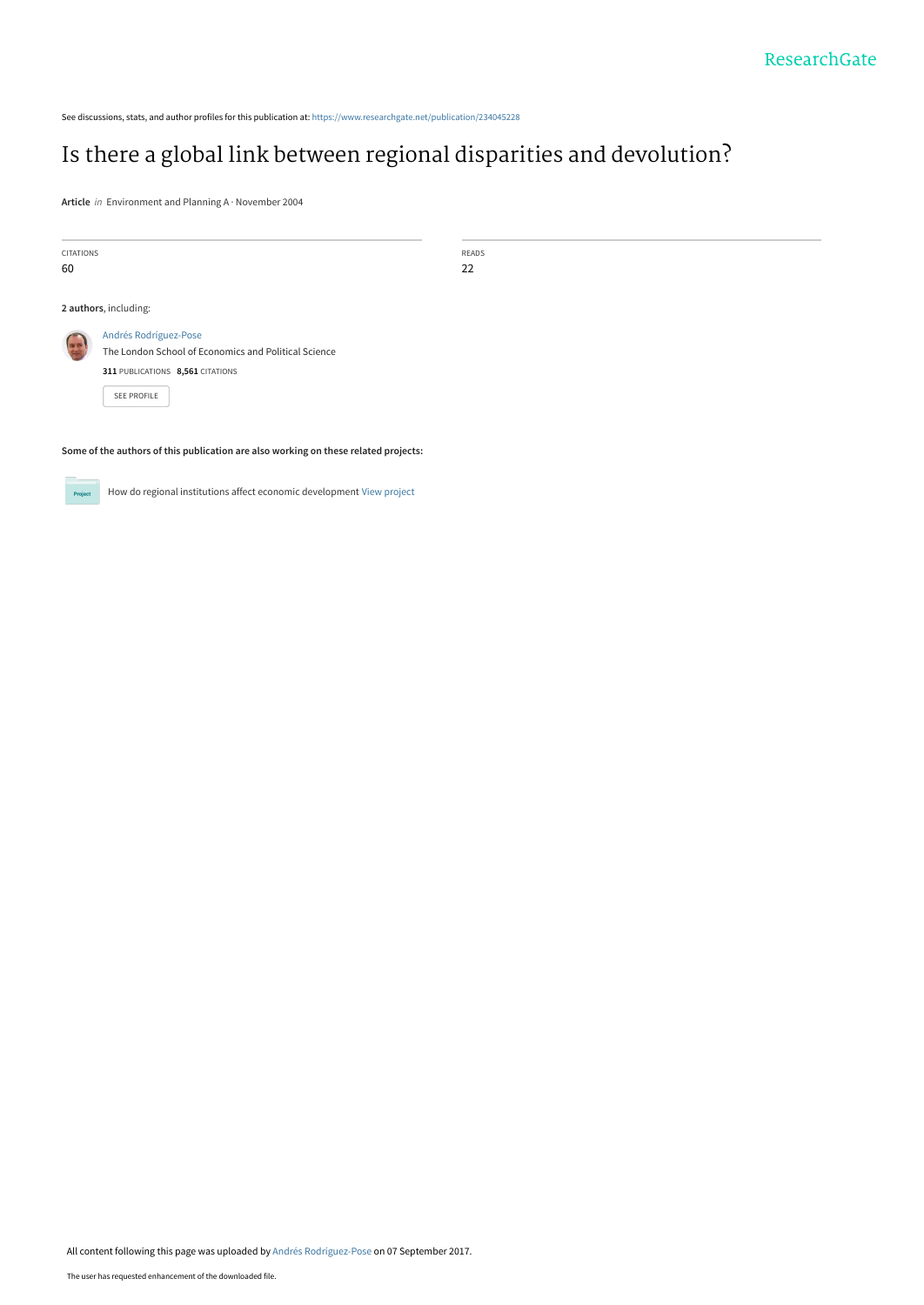DOI:10.1068/a362

# Is there a global link between regional disparities and devolution?

#### Andrés Rodríguez-Pose, Nicholas Gill¶

Department of Geography and Environment, London School of Economics, Houghton Street, London WC2A 2AE, England; e-mail: [a.rodriguez-pose@lse.ac.uk,](mailto:a.rodriguez-pose@lse.ac.uk) [n.m.gill@lse.ac.uk](mailto:n.m.gill@lse.ac.uk) Received 10 January 2003; in revised form 11 April 2003

Abstract. In this paper we present an examination of the possible correlation between rising income inequalities at the regional level and widespread devolutionary initiatives worldwide. When the responsibility and resource-based facets of decentralisation are taken together a marked congruency is evident between the two trends. Various spatial economic forces promote the emergence of core and peripheral regions, and devolution, by establishing the autonomy of these regions, allows these forces a greater impact. We argue that this is because decentralisation initiatives carry with them implicit fiscal, political, and administrative costs, which fall more heavily upon those regions with limited adjustment capacities, resulting in differential rates at which regions can capitalise upon the opportunities offered by devolution. The global tendency towards devolution therefore reflects a subtle, but profound, renunciation of the traditional equalisation role of national government in favour of conditions fostering economic and public competition and leading to greater development of initially rich and powerful regions to the detriment of poorer areas.

#### 1 Introduction

Is there a global link between increasing regional disparities and the drive towards devolution? Many proponents of devolution assume a connection between the transfer of powers to regional tiers of government and economic development. For them, devolution yields an economic dividend in terms of more efficient, better targeted public policies and, eventually, of a reduction in spatial disparities (for a debate on the issue, see Morgan, 2002; Tomaney, 2002). This position is, however, at odds with the majority of the literature on fiscal decentralisation, which emphasises the spatially regressive effects devolution can have (Prud'homme, 1995, pages  $202 - 205$ ).

In light of these contrasting positions, it is surprising that the empirical analysis of the connection between devolution and regional disparities has attracted such little attention (for an exception see Gil Canaleta et al, 2004), especially in a period when increasing regional disparities and devolution have both become firmly established trends. On the one hand, divergence, or at least a discontinuity in the converging trend, between the regions of a large array of countries has been recognised by numerous commentators. The trend is widespread, encompassing China (Lu and Wang, 2002; Yao and Zhang, 2001), India (Bandyopadhyay, 2003), the USA (Bernat, 2001), Mexico (Sánchez-Reaza and Rodríguez-Pose, 2002), Brazil (Azzoni, 2001), and most of Europe (Petrakos, 2001; Puga, 2002), among others. On the other hand, devolution initiatives have become commonplace throughout these countries and beyond. The increasing legitimacy of regional actors, alongside the decentralisation of resources and authority, which have become highly politically expedient for central and subnational governments alike, has shifted attention towards the consideration of which forms devolution will assume, rather than whether or not it will take place (Rodríguez-Pose and Gill, 2003). Hence, since the late 1970s, many countries with centralised systems of governance have implemented plans to devolve powers to regions, and more vertically dispersed

ô Current address: School of Geographical Sciences, University of Bristol, Bristol BS8 1SS, England; e-mail: [ng3399@bristol.ac.uk](mailto:ng3399@bristol.ac.uk)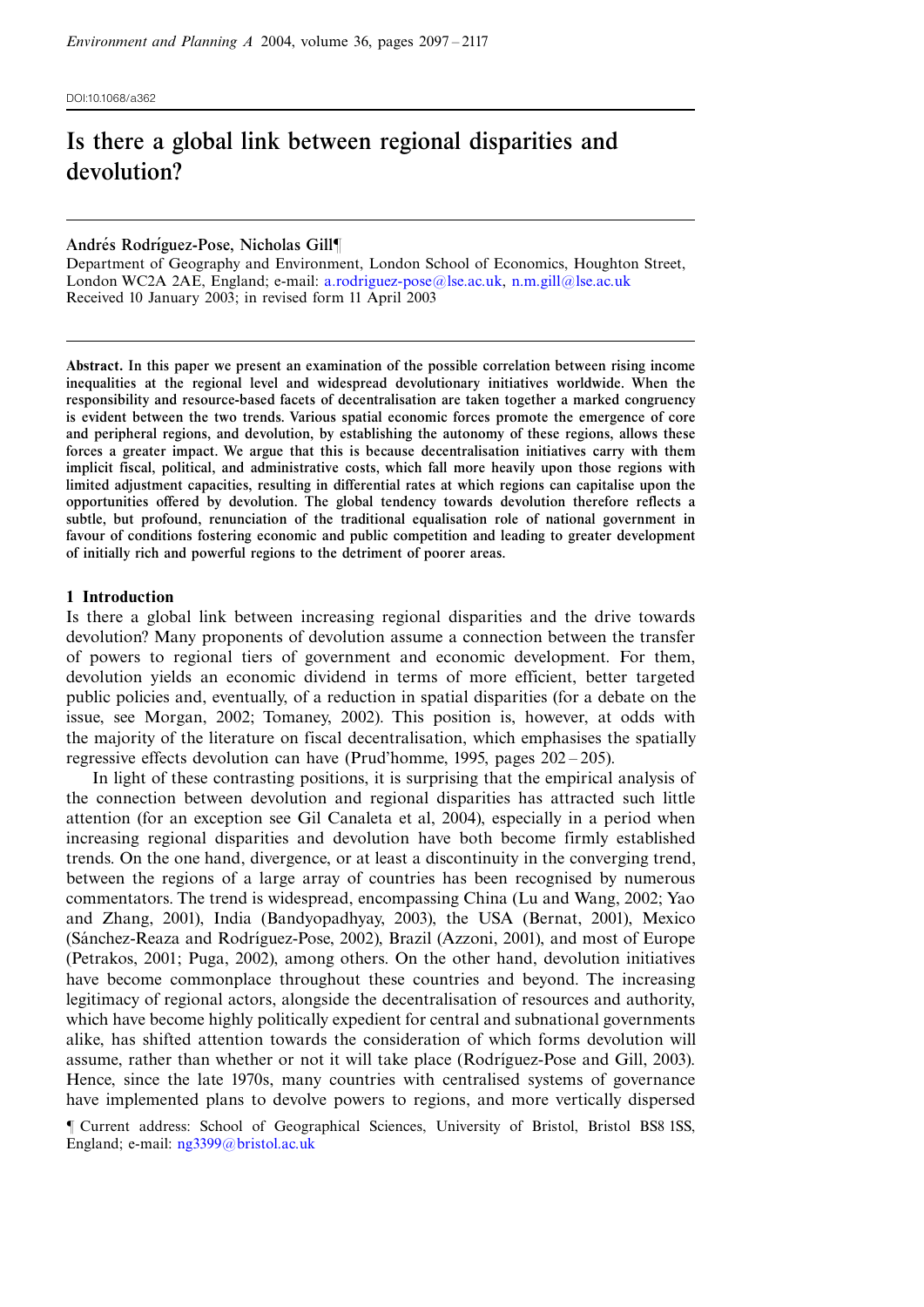countries have tended to decentralise yet more powers to the subnational level (Agnew, 2000; Keating, 1998; Loughlin, 2000).

After presenting two preliminary sections that establish these trends, in section 4 we explore the possible connections between these two phenomena. For a group of representative countries we chart the coincidence of increasing economic polarisation and decentralisation initiatives. Although increasing spatial disparities are driven by many forces, not least the slowdown in economic growth and the opening up of many of the case-study countries to international trade (for example, see Amiti, 1999; Hanson and Harrison, 1999), there is clearly a marked congruency between the timing of devolution initiatives and rising regional disparities. Given these descriptive data characteristics, we present in section 5 a discussion of the possible mechanisms linking the two trends. Explanations drawing upon the development capacity of subnational regions, the regressiveness of devolutionary initiatives, and the competitive nature of modern intragovernmental relations expose the plausibility of such a connection. In section 6 we conclude that there is a general association between devolutionary initiatives and rising inequalities.

## 2 The trend towards regional inequalities

Regional inequalities in most countries of the world are stable or increasing. Following an extended period of convergence after the Second World War (Barro and Sala-i-Martin, 1995; Brülhart, 1998), since the 1980s the trend has been for a large number of countries to witness either a slowdown in convergence or a reversal to divergence (Amiti, 1999). We document this phenomenon in table 1, listing the variance of the natural logarithm of regional gross domestic product (GDP) per capita for a series of developing and developed countries between 1980 and 2000.

From table 1 it can be seen that in the last twenty years of the 20th century there was an overall tendency towards an increase in intranational disparities around the world. Ten of the eleven countries included in table 1, as well as the entire European Union, witnessed increasing regional disparities over the period of analysis. Brazil, the only exception, experienced strong convergence in the 1980s, but this trend was

| County                                                | Year <sup>a</sup> |        |        | Percentage change |             |             |
|-------------------------------------------------------|-------------------|--------|--------|-------------------|-------------|-------------|
|                                                       | 1980              | 1990   | 2000   | $1980 - 90$       | $1990 - 00$ | $1980 - 00$ |
| Developing countries                                  |                   |        |        |                   |             |             |
| China                                                 | 0.5776            | 0.4834 | 0.5811 | $-16.31$          | 20.21       | 0.61        |
| India                                                 | 0.3518            | 0.3768 | 0.4407 | 7.11              | 16.96       | 25.27       |
| Mexico                                                | 0.3881            | 0.3831 | 0.4351 | $-1.29$           | 13.57       | 12.11       |
| Brazil                                                | 0.5885            | 0.4875 | 0.4940 | $-17.16$          | 1.33        | $-16.06$    |
| Developed countries                                   |                   |        |        |                   |             |             |
| USA.                                                  | 0.1362            | 0.1522 | 0.1481 | 11.75             | $-2.69$     | 8.74        |
| Germany                                               | 0.1839            | 0.1879 | 0.1861 | 2.18              | $-0.96$     | 1.20        |
| Italy                                                 | 0.2650            | 0.2691 | 0.2772 | 1.55              | 3.01        | 4.60        |
| Spain                                                 | 0.2067            | 0.1986 | 0.2194 | $-3.92$           | 10.47       | 6.14        |
| France                                                | 0.1506            | 0.1636 | 0.1631 | 8.63              | $-0.31$     | 8.30        |
| Greece                                                | 0.1560            | 0.1579 | 0.1581 | 1.22              | 0.13        | 1.35        |
| Portugal                                              |                   | 0.2313 | 0.2355 |                   | 1.82        |             |
| European Union                                        |                   | 0.2471 | 0.2749 |                   | 11.25       |             |
| $3.52 \pm 0.5$ FILED 00.00 C 1001 00 F 1002 00 AU 4 T |                   |        |        |                   |             |             |

Table 1. Variance of the log of regional GDP per capita (source: regional data from EUROSTAT and national statistical offices).

Data for Europe: EU 1980–99; Greece 1981–99; France 1982–99. All others as shown.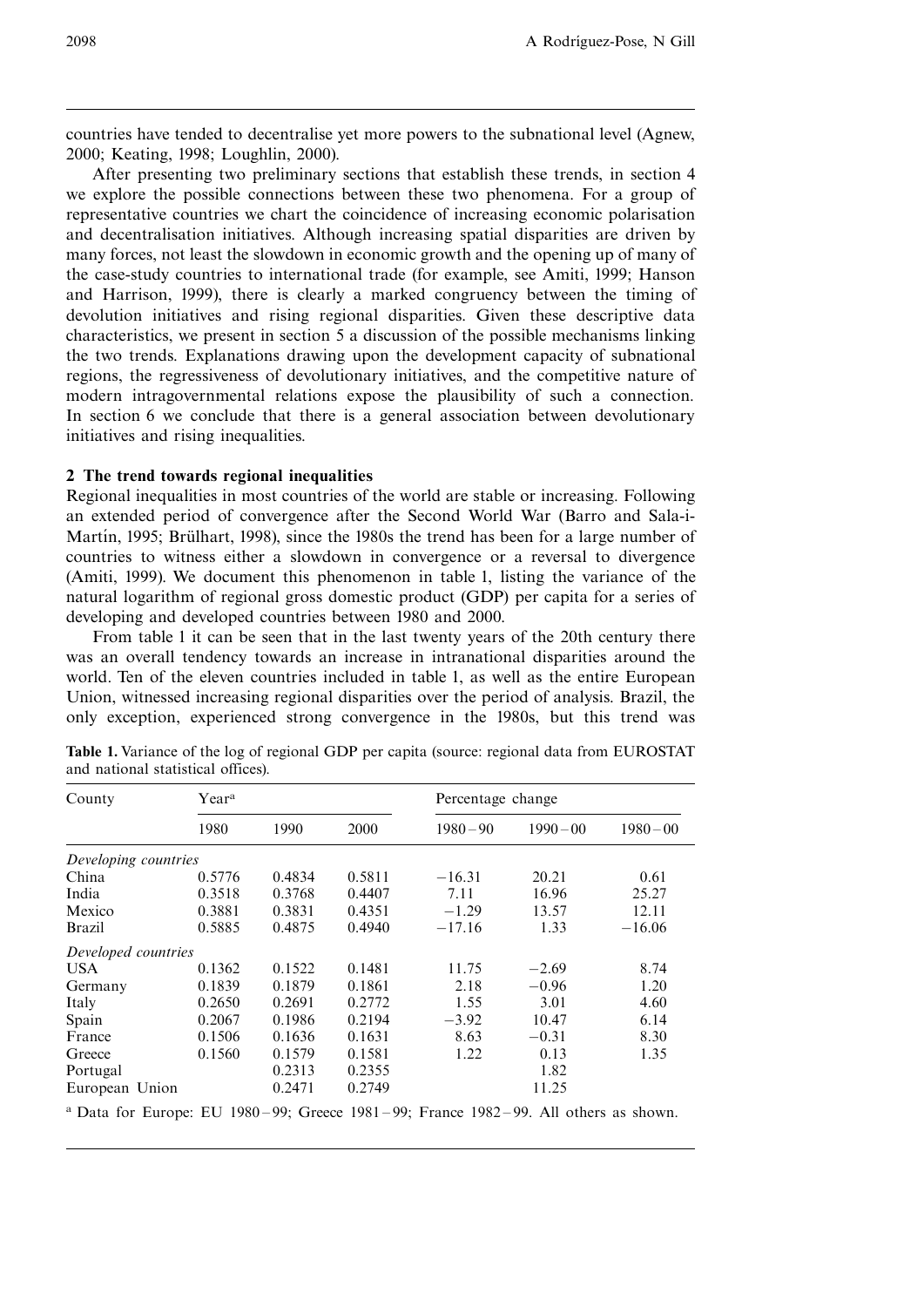reversed after 1990. The magnitude of the trend varies substantially, with the developing countries undergoing the boldest changes. Mexico and India display the strongest divergence, with increases in the log variance of regional GDP of 12.11% and 25.27%, respectively; China, in contrast, because of a significant reduction of disparities during the 1980s, shows the weakest increase, at 0.61%. This figure, however, hides a rise of regional disparities of more than 20% during the 1990s. The trends in the developed countries are less extreme, but increases in disparity are again evident, especially in the USA and France, with an 8.74 and 8.30 rise, respectively, in the log variance of regional GDP—albeit starting from a much lower level of disparity than the developing countries. For the European Union as a whole, the period between 1990 and 2000 saw regional inequalities increase by 11.25%.

Brazil remains the notable exception. Its initial level of disparities exceeded, in 1980, any spatial inequalities evidenced by any other country in the sample over the entire period charted. Although rising inequalities in China relieved Brazil of this distinction after 1990, China has yet to reach the level of inequity evidenced under the Brazilian military regime in the early 1980s. The fact that Brazil experienced a 17.01% decline in spatial inequalities must therefore be seen in light of this unusually high starting point, and the meaning of `convergence' under such conditions should be carefully considered. In short, allowing for the Brazilian case, every country in the sample has seen some sort of regional divergence since 1980, and this provides us with our first stylised fact.

There are two further features of interest concerning the data in table 1. First, the inequalities evident in the set of developing countries are far in excess of those in the subset of developed countries. Indeed, in our sample there is not a single case of overlap—the developing world remains regionally more inequitable than the developed world for every possible pairwise country comparison and every possible sample year. The lowest log variance figure of the developing countries was registered by India in 1980, at 0.352, fully 27% higher than the highest figure for developed countries  $-0.277$ , registered in Italy in 1999. As a result, discussion of disparities in the context of countries such as Brazil and Mexico takes on even greater importance. If, for example, devolution is contributing to a rise in inequalities, this has greater and graver implications for those developing countries in which the poorest regions are less able to adjust to new spatial income and wage dynamics.

The second point of interest concerns the more pronounced, post-1990, regional divergence evidenced both in countries with greater ex ante levels of devolution and in those where devolution initiatives took place later. Brazil, China, Mexico, and Spain experienced a pattern of falling disparities in the 1980s followed by increases in the 1990s. India and Italy saw an acceleration in the growth of regional disparities over the two decades. In contrast, France, Greece, Germany, and the USA saw a reduction in the growth of disparities after 1990. In each of these cases except Greece, the reduction was enough to reverse the trend and give rise to a slight degree of convergence. The emerging general distinction is linked to the intensity and the timing of devolutionary and decentralising trends. Greece, the only unitary state in our sample, experienced only a moderate increase in regional disparities. In contrast, and with the exception of Brazil, countries with greater levels of devolution witnessed a greater increase in their regional gap. In addition, countries in which the drive towards devolution took place earlier also tended to experience a growth in intranational disparities at an earlier stage. The revival of federalism in the USA during the Reagan presidency and the passing of the French regionalisation (Deferre) laws during the 1980s were accompanied by increases in territorial imbalances. The vigour of the decentralisation process in Brazil, India, and Mexico and the transfer of resources to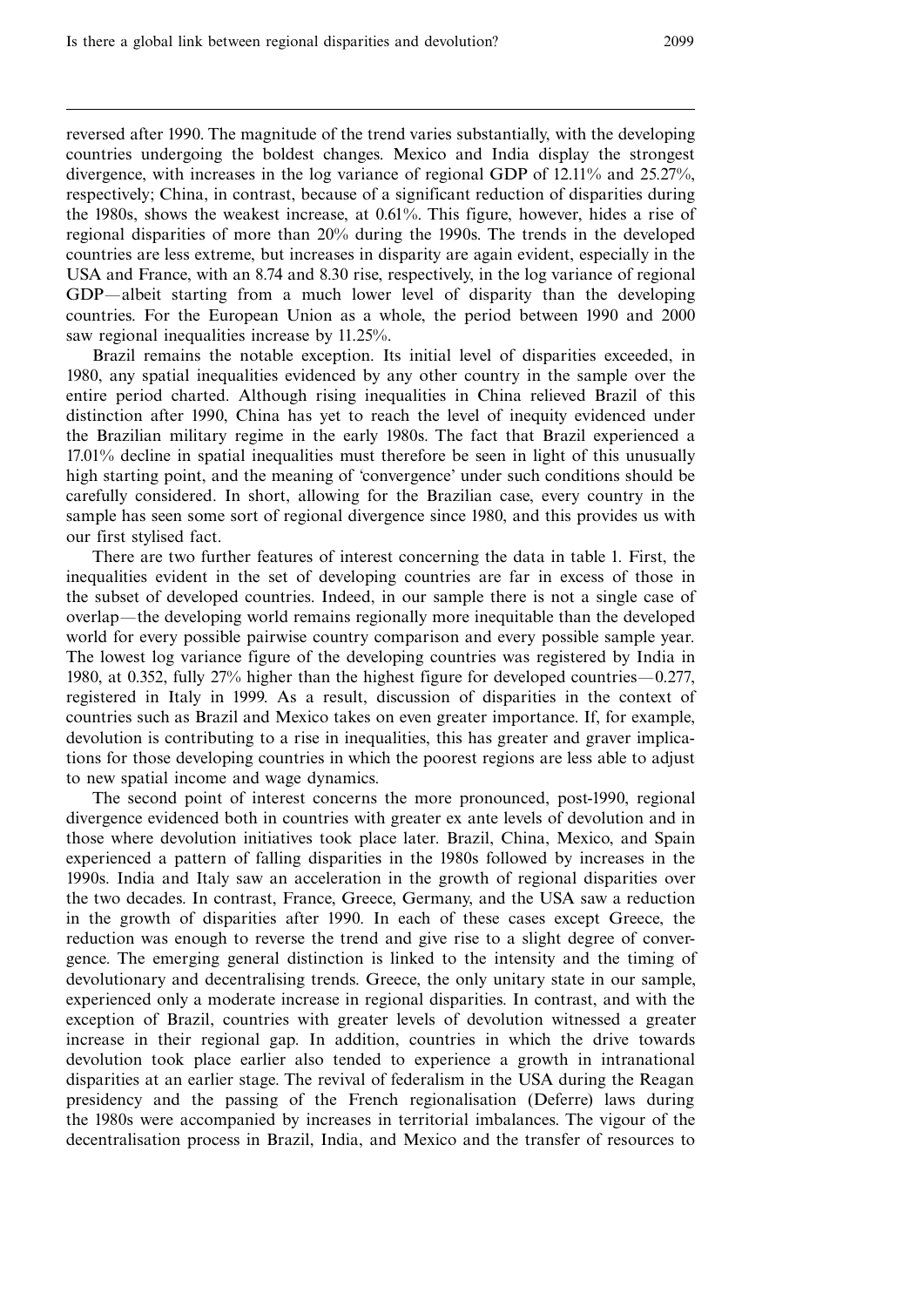Spanish regions and Chinese provinces during the 1990s were associated with a rise in disparities during this decade. Although, obviously, various forces shape the evolution of disparities there also seems to be a connection between the timing of devolutionary and decentralisation initiatives and the growth in disparities. This connection will be analysed in greater detail in section 4.

In short, there is a common and general trend towards divergence or a discontinuity in intranational convergence across the world. We do not intend here to address the complexities of this area of research but merely to establish this fact. Furthermore, it is certainly not our intention to suggest that devolution is the only driver of these trends. It may, perhaps, be one of many drivers, and discussions surrounding European and North American economic integration (Amiti, 1999; Hanson and Harrison, 1999; Scott, 1999), global trading and capital markets, economic slowdown, and the race to the bottom underscore the plethora of different forces influencing the spatial disparity of incomes. Nevertheless, the possibility that institutional factors may also have a large bearing on spatial economic patterns and activity should not be ruled out (Rodríguez-Pose, 1998; Scott, 1999; Storper, 1995).

## 3 The trend towards devolution

Alongside the trend towards regional inequalities there has been an equally pervasive tendency for countries to devolve resources and authority from national to subnational government tiers. This trend can be conceptualised as two simultaneous movements since the mid-1970s: the introduction of devolution in countries that previously employed highly centralist government structures, and a similar decentralisation in those whose regions already enjoyed some degree of autonomy. With reference to the first group, in Europe the centralist tendencies prevalent in the continent up until the 1970s have been reversed. Belgium became a federal state in the early 1990s, Italy is currently moving in that direction, and regions in Spain enjoy in some cases greater powers than states in federations. The United Kingdom and Poland have taken significant steps to devolve authority and resources to their respective regions, and even the traditionally centralist France has introduced limited measures toward greater regionalisation, with Corsica at the centre of an almost perennial debate about the granting of enhanced regional autonomy (Loughlin, 2001). If we consider the populations of the countries with some degree of devolution, 87% of the total European Union is covered.

Outside the European Union this trend has been, if anything, even more marked. The extremity of devolutionary forces in some areas has given rise to the emergence of separate nation-states, no bigger in size than many regions. For example, the collapse of the Soviet Union resulted in the emergence of fifteen new nation-states. The Czech Republic and Slovakia were created without conflict out of former Czechoslovakia; and five states have so far emerged out of war-torn Yugoslavia. Outside Europe a similar tendency is evident. Following a drawn-out guerrilla war, Eritrea achieved independence from Ethiopia, and Indonesia's occupation of East Timor has also come to an end.

In other cases, although the process has not resulted in outright independence, it is in evidence through the constitutional and policy-based alterations that have occurred. Indonesia, again, is representative of this trend, having passed laws in 1999 designed to bolster the autonomy of subnational governmental tiers after sustained separatist pressure from constituent regions (Aspinall and Berger, 2001; Booth, 2003). In China, where the central government has traditionally kept a tight rein on regional governmental autonomy, moves towards marketisation and liberalisation have provided the rationale, and central government deficits the incentive, for widespread fiscal decentralisation (Ma, 1996, page 5).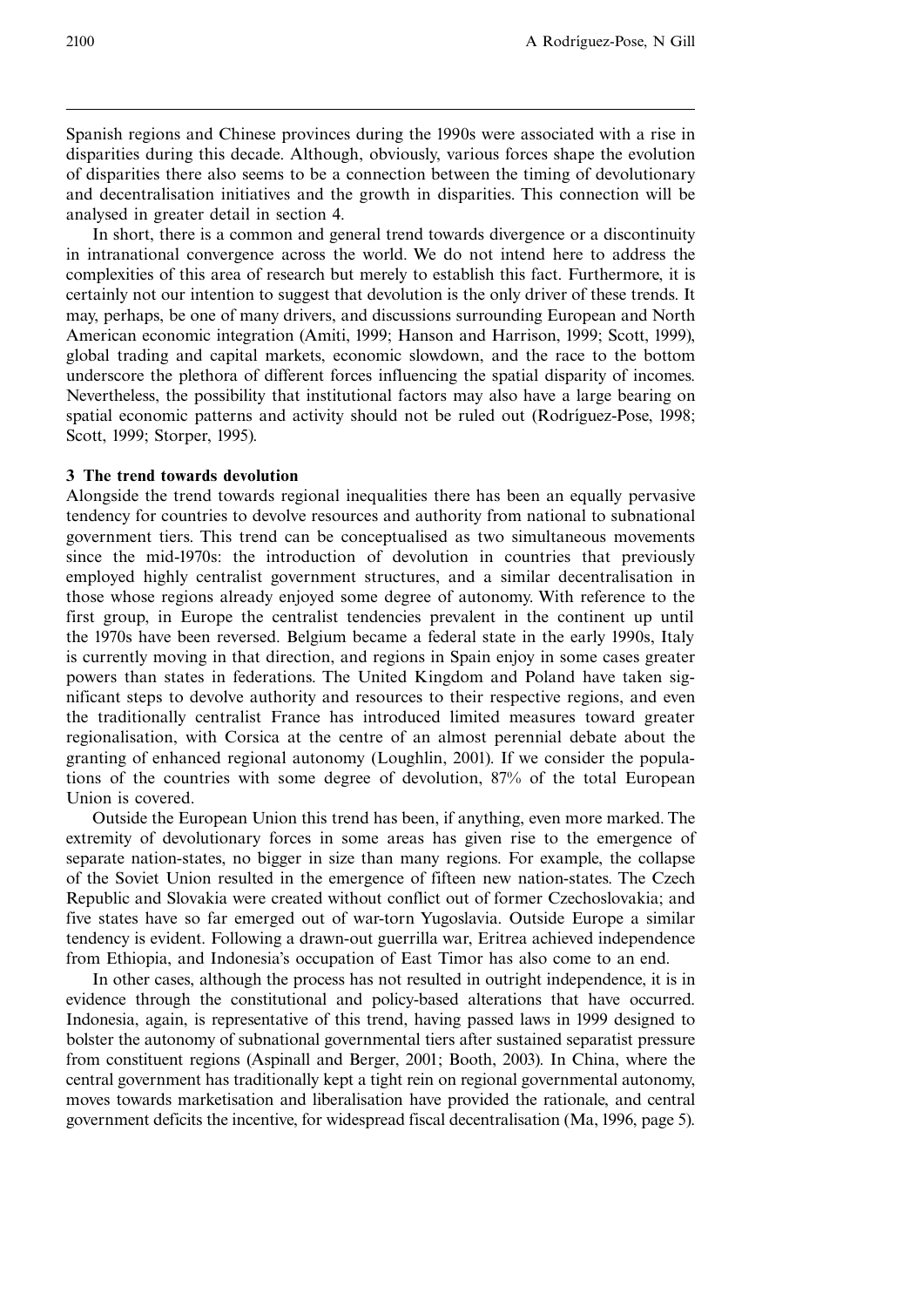The trend is also not confided to previously centralised states. In Latin America, in Mexico and Brazil—which have long been federalist countries 'on paper'—the revival of democracy has led to significant political and fiscal changes involving subnational governments. In Mexico, these changes, that have resulted in far greater democratic representation for regional interests, have also underpinned substantial moves towards increasing the flexibility, autonomy, and financial independence of the Mexican states (Ward and Rodríguez, 1999, page 28). In Brazil, following the passing of the 1988 Brazilian Constitution, the political influence of the states was greatly increased (Coutinho, 1996, page 7).

A similar evolution can be discerned in India and the USA, both federal democracies but both now favouring a greater redistribution of authority and/or resources to their respective states. In India, the reaction to accusations of national governmental elitism and the existence of a controlling class during the 1970s gave rise to progressive moves towards strengthening the authority and responsibilities of regional and local governments (Sharma, 1999). More recently, the realisation that central government has struggled to control its own expenditure and deficits has brought about subtle but continuous devolution of responsibilities to the states, associated with the drive towards greater marketisation and liberalism (Rao, 1997). In the USA, disillusionment with central politics in the 1970s, following the Vietnam war, coincided with rising central deficits, setting the stage for a politically popular increase in the legitimacy and authority of the states that suited the central government well (Donahue, 1997).

In brief, the devolutionary trend is a widespread phenomenon. There is evidence of some form of decentralisation in a large number of developed and developing countries, across unitary and federal states and in rich and poor nations. The depth and breadth of the trend allows us to establish the global tendency towards devolution as our second stylised fact.

#### 4 The link between regional divergence and devolution

In this section we bring the two stylised facts together by presenting a descriptive analysis of the apparent coincidence between rising inequalities and moves towards devolution, with reference to six case-study countries: Brazil, China, India, Mexico, Spain, and the USA. The choice of these countries reflects an effort to capture not just a large proportion of the global population— $47.3\%$  of the world's population lived in these countries in  $2001$ —but also to include representatives of the developed and the developing world, of recently decentralised and well-established federal states, and of countries where decentralisation has been driven from the central government and others where regions have taken the initiative. In addition, the choice of cases is constrained by data availability, as time series of regional GDP data in many countries in the world either do not exist or are unreliable.

Before proceeding, however, it is appropriate to analyse what is meant by the term `devolution' in more detail. First, devolution does not simply reflect the decentralisation of resources from central to regional governments (Rodríguez-Pose and Gill, 2003). It can assume various forms, ranging from the decentralisation of power and legitimacy through to a mere delegation of responsibilities and financial duties. Second, unsurprisingly, the policy combinations that are employed to achieve these diverse forms of devolution vary substantially. In some sense it is therefore a misnomer to talk about devolution per se as both its nature and its substance are likely to be significantly different from case to case. Nevertheless, the generalisation is a necessary one as it is imperative to seek out the common denominator in these processes in order to facilitate any sort of general analysis. Although regional government expenditure as a proportion of total public expenditure is by no means a perfect correlate of `devolution'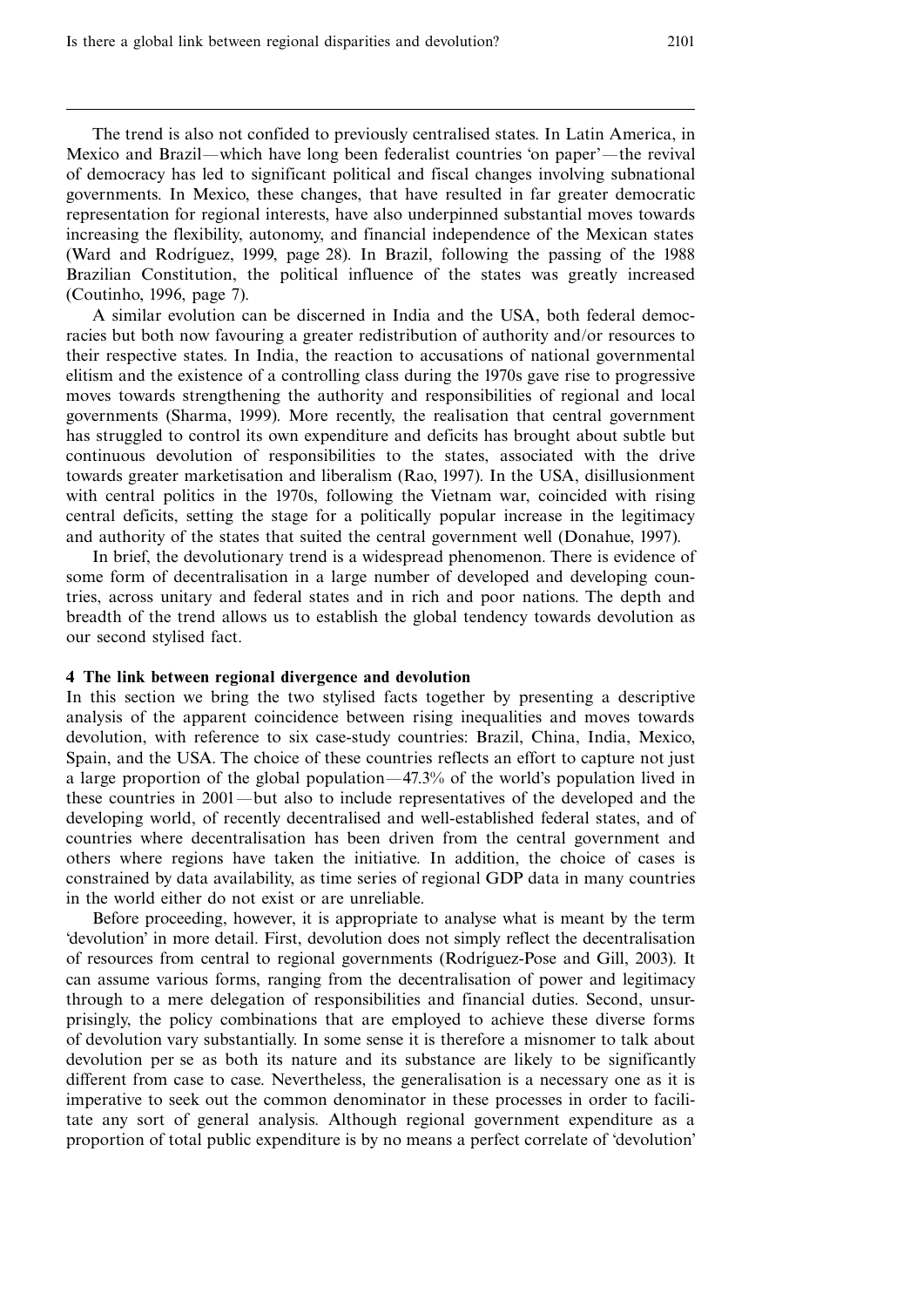it is probably the best quantitative indicator available through secondary research methods. These data have often been criticised for failing to convey the degree of local spending autonomy of subnational governments, to distinguish between sources of tax and nontax revenues, and to disclose what proportion of intergovernmental transfers are conditional or discretionary (Ebel and Yilmaz, 2002, pages  $6 - 7$ ). However, no reliable alternative exists for conducting analyses of subnational public expenditure. Given these difficulties, the graphs presented in this paper include not only the International Monetary Fund (IMF) regional expenditure data, but also a commentary of qualitative moves towards devolution that in many cases can be directly related to the fiscal figures themselves. The aim is to capture some of the devolutionary political and legislative developments that may not be captured by fiscal indicators alone.

Consequently, in each figure, the dotted lines represent the share of subnational government expenditure in relation to total national public expenditure (this includes local as well as regional government expenditure in the cases of Brazil, Mexico, Spain, and the USA), represented on the scale on the right-hand side, and the continuous lines represent the log variance of regional GDP in the country in question, represented on the scale on the left-hand side.

As can be seen from figure 1, the evolution of inequalities among US states has been highly cyclical. From 1980 to 1999, however, an increase the level of inequality is evident (see also table 1) and this rise coincided with fiscal and qualitative devolutionary developments. The era has been one of substantial decentralisation of central governmental authority, illustrated by several important legislative alterations. Building from Nixon's New Federalism initiatives, Reagan's interpretation of the federal government as `part of the problem' led to an agenda of measures aimed at scaling down federal programmes in Social Security, Medicare, and Medicaid. The opposition of a Democratic-controlled Congress prevented a widespread transfer of Medicare and Medicaid to the states at this stage. However, in 1981 President Reagan's `federalist revolution' included the transformation of 534 existing categorical grants, which were sensitive to the financial positions of the states, into nine block grants that were fixed and included very few progressive components (on the Omnibus Reconciliation Act, see Donahue, 1997, page 29). As a result, the states were given a freer rein over their own finances, and the subsequent divergence of state domestic products reflects, among other things, the relative advantage of the richer states under this new arrangement as well as the high



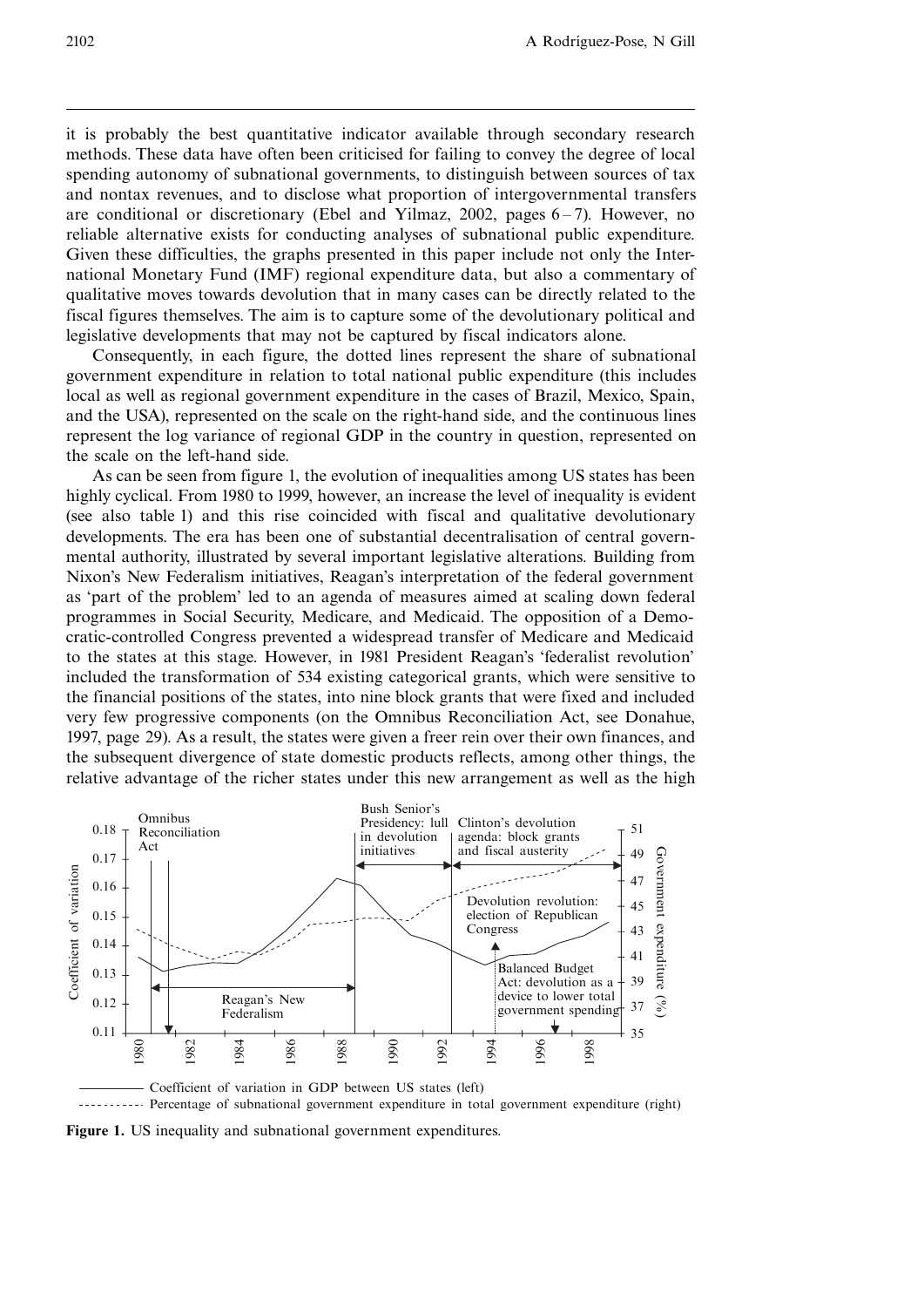economic growth of the last years of Reagan's presidency. The economic crisis that dominated George Bush Sr's presidency, however, was to check the emergent inequalities between the states. His term in office was also a period of relative lull in devolutionary initiatives. A return to economic dynamism, coupled with further moves towards decentralisation under President Clinton's administration, and especially since the election in 1994 of a Republican-dominated Congress, was followed by a revival of regional disparities. This period, sometimes known as the `devolution revolution' (Cho and Wright, 2001; Soss et al, 2001), was dominated by the aim to return authority, responsibility, and financial resources to the states through the introduction of block grants for welfare, childcare, and other social services. The introduction of legislation in this direction, which culminated with the passing of the Balanced Budget Act in 1997—aimed at eliminating the budget deficit by 2002, fundamentally by capping payments for Medicare to providers and thus lowering the growth of federal health spending—took its toll on the poorer states, especially as a result of the progressive reduction of fiscally equalising federal intergovernmental aid. Hence, the positive correlation between rising inequalities and increasing regional autonomy and financing of this period may be a side-effect of the devolution revolution.

The renewal of the Mexican decentralisation process begins with the debt crisis of 1982. The economic and political upheaval that followed inspired an emerging political disillusionment of the country with the incumbent Partido Revolucionario Institucional (PRI). Since the crisis, successive PRI presidents have tried to reform the system from the inside in order to restore presidential legitimacy (Shirk, 1999) by responding to demands for greater political and fiscal decentralisation. President de la Madrid  $(1982 - 88)$  made the first steps by transferring powers to local authorities. Owing to the lack of accompanying resources at this level, however, these powers were often subsumed by the jurisdictions of higher level regional governments (Nickson, 1995). President Salinas de Gortari's period in office  $(1988 - 94)$  saw a dramatic increase in subnational expenditure. Programmes such as the National Solidarity Programme (PRONASOL) an attempt to appease widespread calls for closer political involvement at the state and municipal levels (Ward and Rodríguez, 1999)—played an important part in the process. But perhaps the most important contribution to devolution of Salinas's presidency took place in the political arena, with the recognition for the first time of the victory of an opposition candidate in a state election. Ernesto Ruffo's 1989 election as Baja California governor was quickly followed by other opposition victories in Chihuahua and elsewhere, making opposition governors champions of decentralisation (Shirk, 1999).

The final year of Salinas's presidency represented a pause in the devolution process, which ended with the arrival of Ernesto Zedillo to power in December 1994. Following what was defined as a 'new federalist' agenda, a cross-party forum on interstate relations was called in Guadalajara in 1995 (Ward and Rodríguez, 1999). This forum proposed widespread devolution of funds, as well as responsibilities, in areas as diverse as the judiciary, corruption, and income inequality, and was followed by a resumption of the trend towards greater subnational government expenditure, especially after the 1997 election of an opposition-dominated parliament. The election in 2000 of Vicente Fox as president—a former governor of Guanajuato and the first non-PRI president since the 1920s—has only accentuated the decentralisation trend.

As figure 2 (see over) highlights, this drive towards devolution has coincided with an increase in the magnitude of regional disparities in Mexico. Only four years after the debt crisis and two after the first hesitant steps towards decentralisation were taken, regional inequalities—which in 1986 reached the lowest level since records began—started to increase. The growth of regional inequalities has since paralleled that of subnational government expenditure. The turmoil at the end of Salinas's, and the beginning of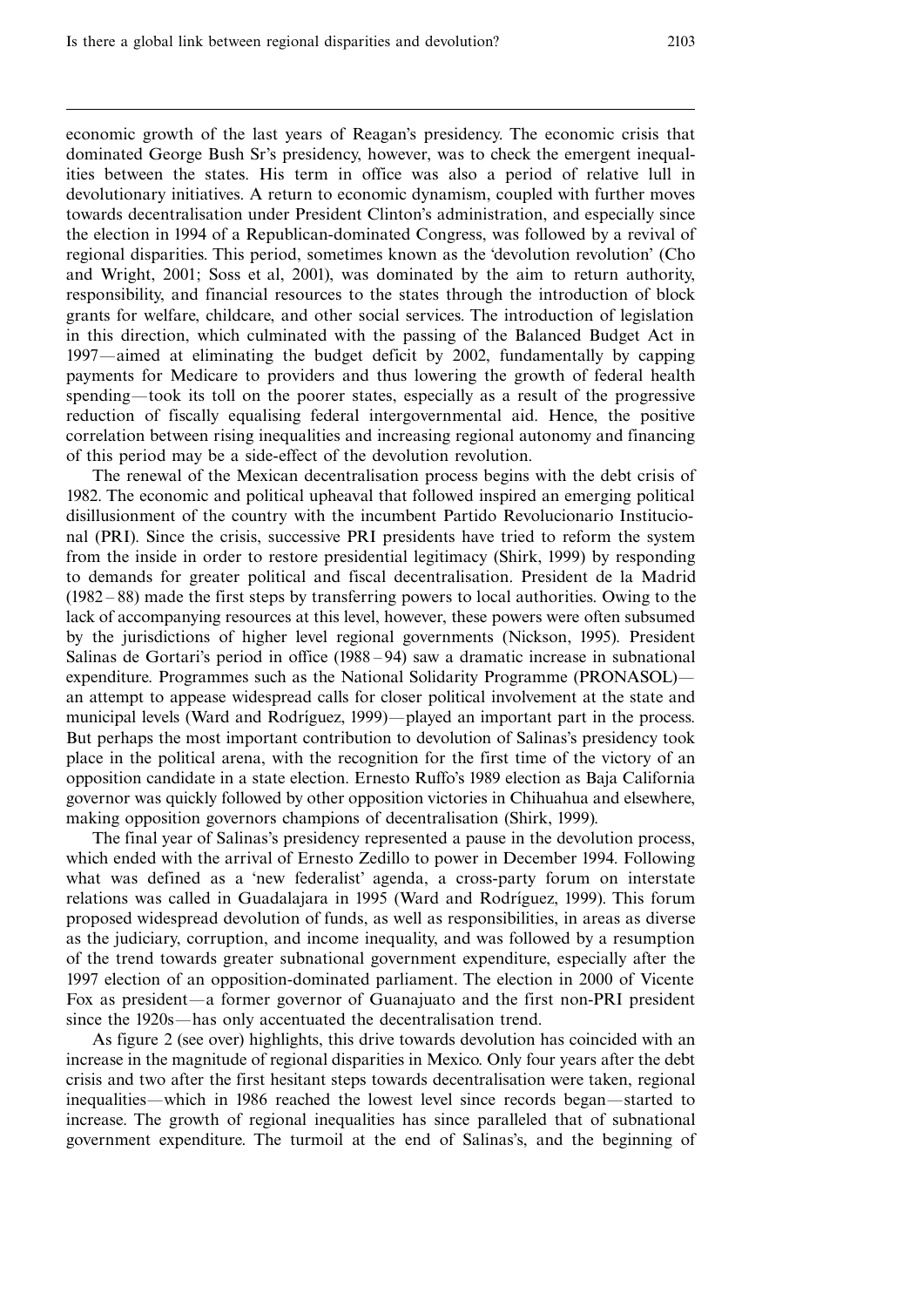

Percentage of subnational government expenditure in total government expenditure (right)



Zedillo's, presidencies was also reflected in a momentary halt in the rise in subnational expenditure and inequalities. The rise in regional disparities may be related to factors that have little to do with the devolutionary trend, such as the liberalisation of the Mexican economy and economic integration in the North American Free Trade Agreement (NAFTA; see Sánchez-Reaza and Rodríguez-Pose, 2002), but, taking into account the fact that Mexican decentralisation has been characterised by the inadequacy of the devolved funds to cover the additional responsibilities falling to the states and municipalities (Ward and Rodríguez, 1999), it perhaps comes as no surprise to find regional inequalities also increasing dramatically over the period as a result, as richer states have tended to fare better under the tightening budget constraints.

Despite having a low variation in subnational government expenditure, the evolution of regional and local expenditure and the growth of regional disparities in India also show a marked temporal coincidence (figure 3). From 1980 to 1988 subnational expenditure fell slightly, and regional inequalities remained roughly stable. In 1991 the



Percentage of subnational government expenditure in total government expenditure (right) Figure 3. Indian inequality and subnational government expenditure.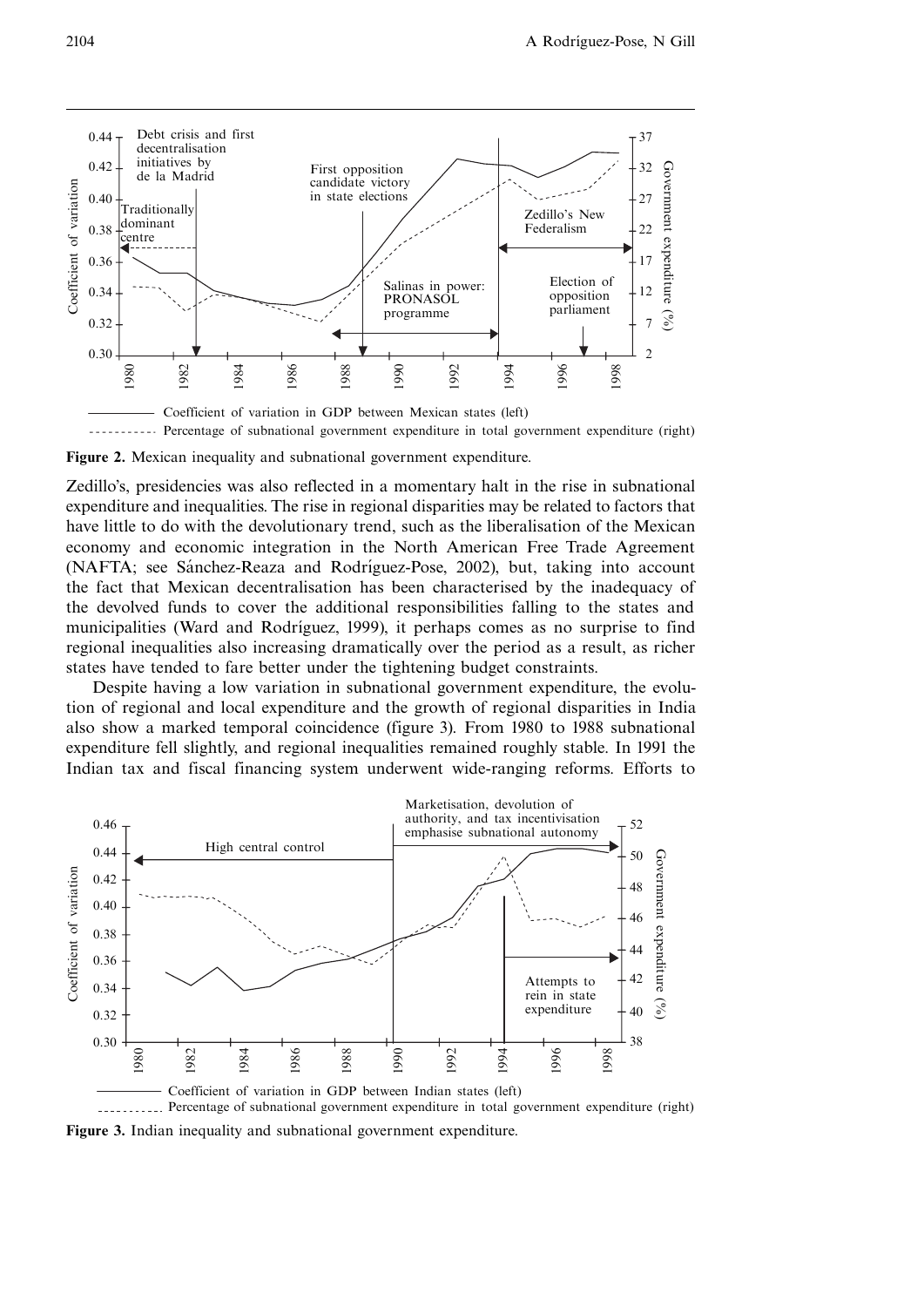improve the rate of tax collection in the states through incentivising principles and by allowing the states to retain a greater share of their own taxes, as well as shifts away from sales taxes and excise duties towards value added tax (VAT), led to a marked rise in subnational expenditure. Moreover, the freeing up of local governments from national and regional state influences encouraged decentralised governance to develop. The rise in subnational expenditure coincided with an increase in regional inequalities. Such a change may be related to the increasing tendency of Indian administrations to resort to marketisation initiatives designed to promote competition for industry across its states rather than just to fiscal and administrative decentralisation (Bandyopadhyay, 2003). However, given that these latter changes emphasise subnational autonomy over any central redistributive role, and given the huge differences in economic development among Indian states, some authors have argued that the process of decentralisation has hampered the ability of the poorer and smaller states to compete in terms of public administration or development strategies (see Rao and Singh, 2001) and that this contributed to the surge in regional disparities across India in the late 1980s and early 1990s. This argument is reinforced by the fact that regional disparities in India became more stable once subnational levels of expenditure were cut in the second half of the 1990s (figure 3).

The trend in Chinese subnational expenditure has been marked by a consistent increase since 1980. This rise was driven by marketisation initiatives which stress a reduced role for central government alongside tax incentivisation schemes designed to promote innovative taxation policies at the local and provincial levels. At the same time, inequalities in China have varied significantly, falling from 1980 until 1990 and then rising again to similar levels during the following decade (figure 4). Various changes in the fiscal system across the period may go some way to explaining this fluctuation. In 1980 a system known as `eat in separate kitchens' was introduced, making provinces partially reliant on their own revenue collection for the first time. Under the new system the richer provinces fared well, as these were able to increase their tax efforts more substantially. At this time, however, fully 80% of all tax collections were allocated by the central government, so the regressive effect was marginal (Bahl, 1999). In 1985 the system was reviewed, with a greater role for the provinces but under a more progressive system. This time, the provinces would pool their revenues and then redistribute them, with richer regions being net contributors and poorer ones net beneficiaries (Ma, 1996). Alongside these changes the role of the central government was steadily reduced.





Figure 4. Chinese inequality and subnational government expenditure.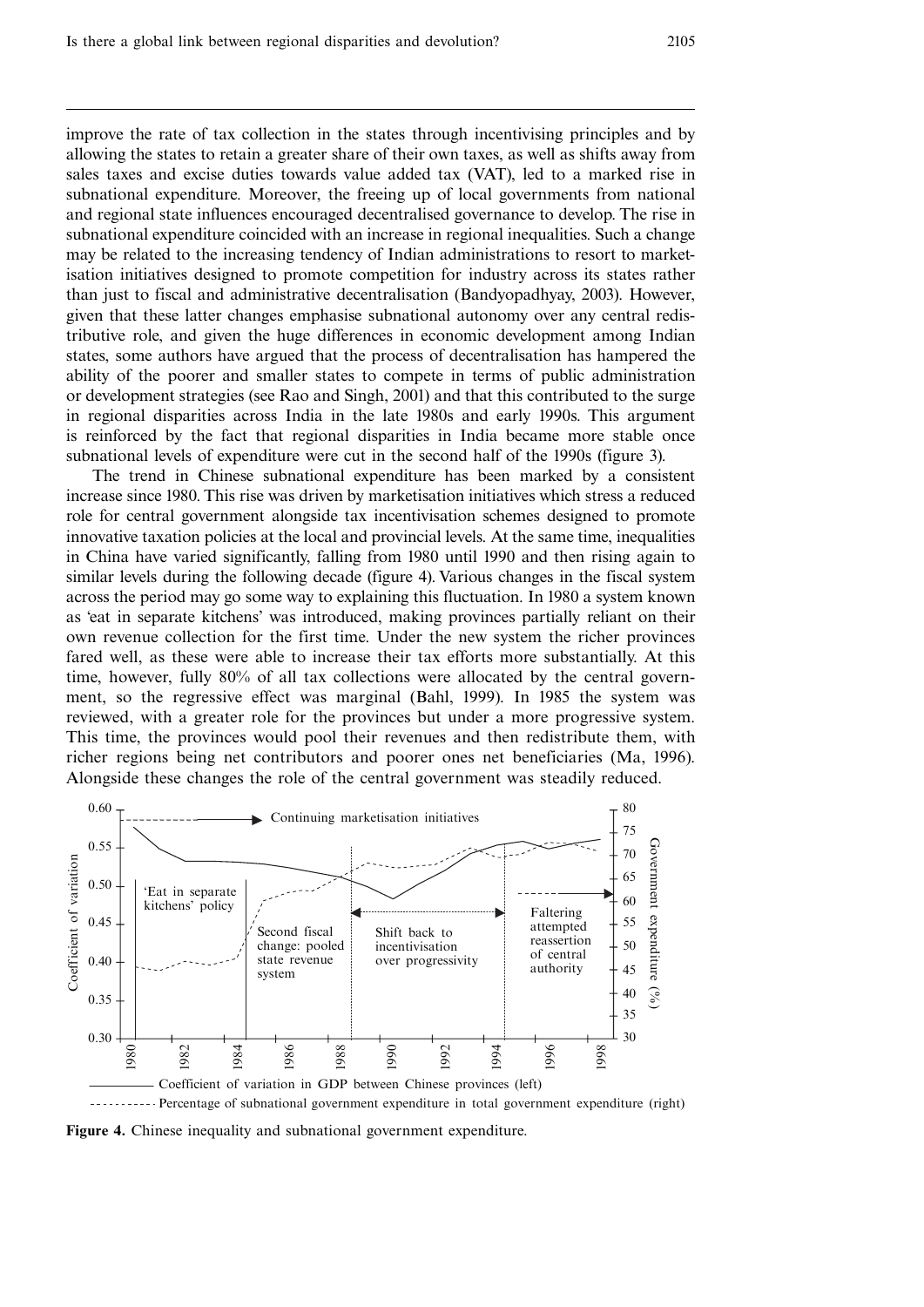By 1988, however, the provinces had become disillusioned with the new system. The richer provinces lost their incentive to collect taxes and the poorer ones overspent in the knowledge that they would be underwritten by the central pool. The period from 1988 to 1994 therefore saw some important changes occur. First, the progressive effect of transfers was reduced, in favour of incentivisation principles, much as at the start of the 1980s, but this time with a far greater absolute role for the regions. Second, the traditional formula-based central-to-province fiscal transfers dissolved, giving way gradually to negotiation-based contracting that tended to favour the richer regions, which had more to offer to the increasingly indebted centre (see Ping, 2000). And, third, the role of the central government in many aspects of public administration receded significantly. The ratio of government spending to GDP fell from over 30% in 1978 to under 15% by 1991, the proportion of central government revenue with respect to total government revenue fell from over 40% in 1984 to around 23% in 1993, and, as figure 4 shows, central expenditure as a proportion of total government expenditure was also at an all-time low. These factors, taken together, provided perfect conditions for unfettered competition between provinces. The rise in regional inequalities from 1990 onwards probably reflects the channelling of foreign direct investment (FDI) to certain designated areas, as well as the internal, negotiation-based battles for public funds. Both these struggles favoured the richer, coastal provinces whose administrative and financial capacity to compete far outweighted that of the poorer, interior provinces (Lu and Wang, 2002). The Chinese story illustrated in figure 4 conveys, most importantly, therefore, the declining administrative, financial, and legal leverage of the centre over the regions through the period. As soon as competitive conditions were able to take root between the provinces, as the centre's authority was devolved, the inequalities evident throughout the 1990s began to emerge.

The Spanish regionalisation process took off with the restoration of democracy after the death of General Franco and even before the approval of the 1978 Constitution. In September 1978, the Generalitat—the regional government of Catalonia, which had enjoyed a brief spell of regional autonomy during the second Spanish Republic in the 1930s—was restablished. Regional Institutions were successively restored or created in the Basque Country, Galicia, and Andalusia between 1978 and 1981. However, the process really took off in 1982, in the period around the collapse of the Unión de Centro Democrático (UCD) government and the election of the first Socialist government with absolute majority (Hopkin, 1999). In this year, autonomy laws were passed in most of the remaining Spanish regions and by early 1983 the first stage of devolution, which included the definition of regions and the approval of regional autonomy, was concluded. Between 1983 and 1985 the devolution process continued with a significant transfer of powers and authority to the regions. The number of transfers to the regions approved by the central government jumped from a total of 7 in 1978, and 19 in 1979, to 253 in 1983, and 204 in 1984.(1) At this stage, and with the exception of the regions of Navarre and the Basque Country—which, in contrast to the remaining Spanish regions, have their own independent fiscal institutions—most transfers were transfers of authority rather than of resources. As seen in figure 5, the transfers of resources took on a much more gradual trajectory during the second half of the 1980s, a factor that may have contributed to the relative stability of regional disparities over this period.

The stamina of the devolutionary process waned at the turn of the decade, with few transfers of powers and/or resources to the regions. Only six transfers of powers were approved in 1988 and 1991, the lowest number since the beginning of the process.<sup>(2)</sup>

<sup>(2)</sup> [http://www.map.es/po-autonomica/paginas/traspaso.htm](http://www.map.es/)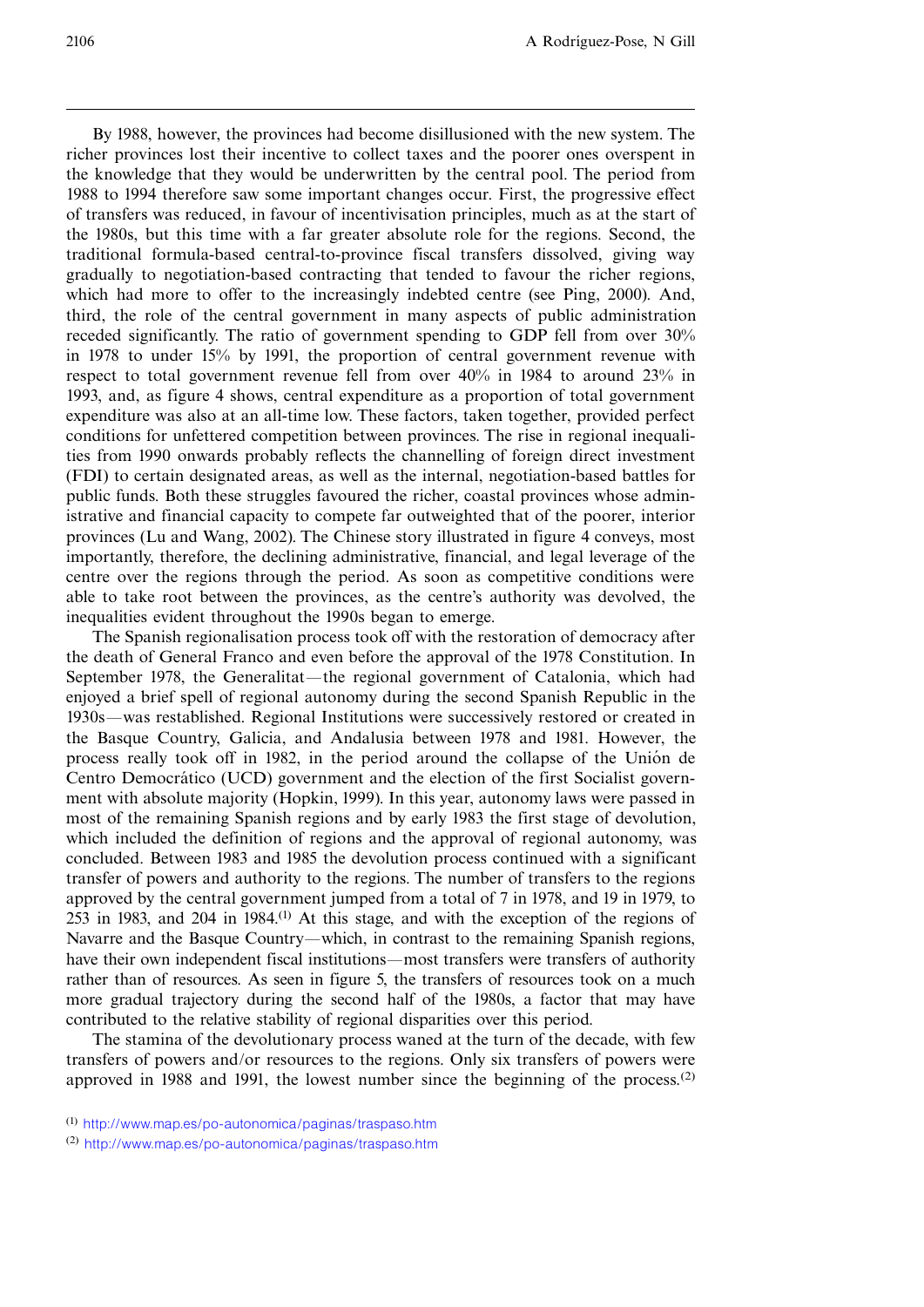

Figure 5. Spanish inequality and subnational government expenditure.

Growth in subnational government expenditure also stagnated and the combination of this with the effects of the downturn in the economic cycle was reflected in a shortlived reduction in regional disparities (figure 5). The 1993 elections represented a new watershed for devolution in Spain. The loss of an absolute majority in parliament meant that the Socialist Party had to govern with the implicit support of the moderate Catalan nationalists. The `price' for this support was a sharp renewal of the autonomising and devolutionary push in the following years. Transfers to the regions rose to 169 in 1995, and Spanish regions secured the administration of 15% of the income tax collected in their territory (Castells, 2001). The failure of the right-wing Popular Party to win an overall majority in the 1996 election meant that the support of the Catalan moderate nationalists became once again essential. Further transfers to the regions ensued as a result, including a transfer of 33% of the income tax collected in each region. The process culminated at the beginning of 2002 with the transfer of control over education and health to all those Spanish regions that did not previously control those sectors, making Spain the most decentralised state in terms of regional government expenditure in Western Europe. The rapid transfer of resources to the regions—and especially the transfer of larger shares of income tax revenues collected in the regions in the second half of the 1990s coincided with a rapid rise in regional disparities (figure 5).

Brazil represents the main exception in the link between regional devolution and the evolution of regional disparities. Traditionally a fairly decentralised country, during the military regime Brazil experienced a process of political and fiscal centralisation (Shah, 1991). The return to democracy in 1985 marked a reversal in the trend, and the 1988 Constitution was passed in a climate of reaction to twenty years of centralisation (Mora and Varsano, 2001, page 2). The high fiscal autonomy enshrined in the Constitution, the lack of coordination among different tiers of government, and the lack of a clearly defined set of responsibilities concerning public expenditure resulted in a dramatic rise in subnational expenditure (Teixeira Lemgruber, 1997) (figure 6, over). After a delay of approximately a year, inequalities between Brazilian states also began to rise, as the more influential states lobbied the central government for funds more effectively, were able to take on more debts, and were bailed out by the federal government (Mora and Varsano, 2001). In these increasingly volatile conditions, the election of Fernando Henrique Cardoso as president led to efforts aimed at reining in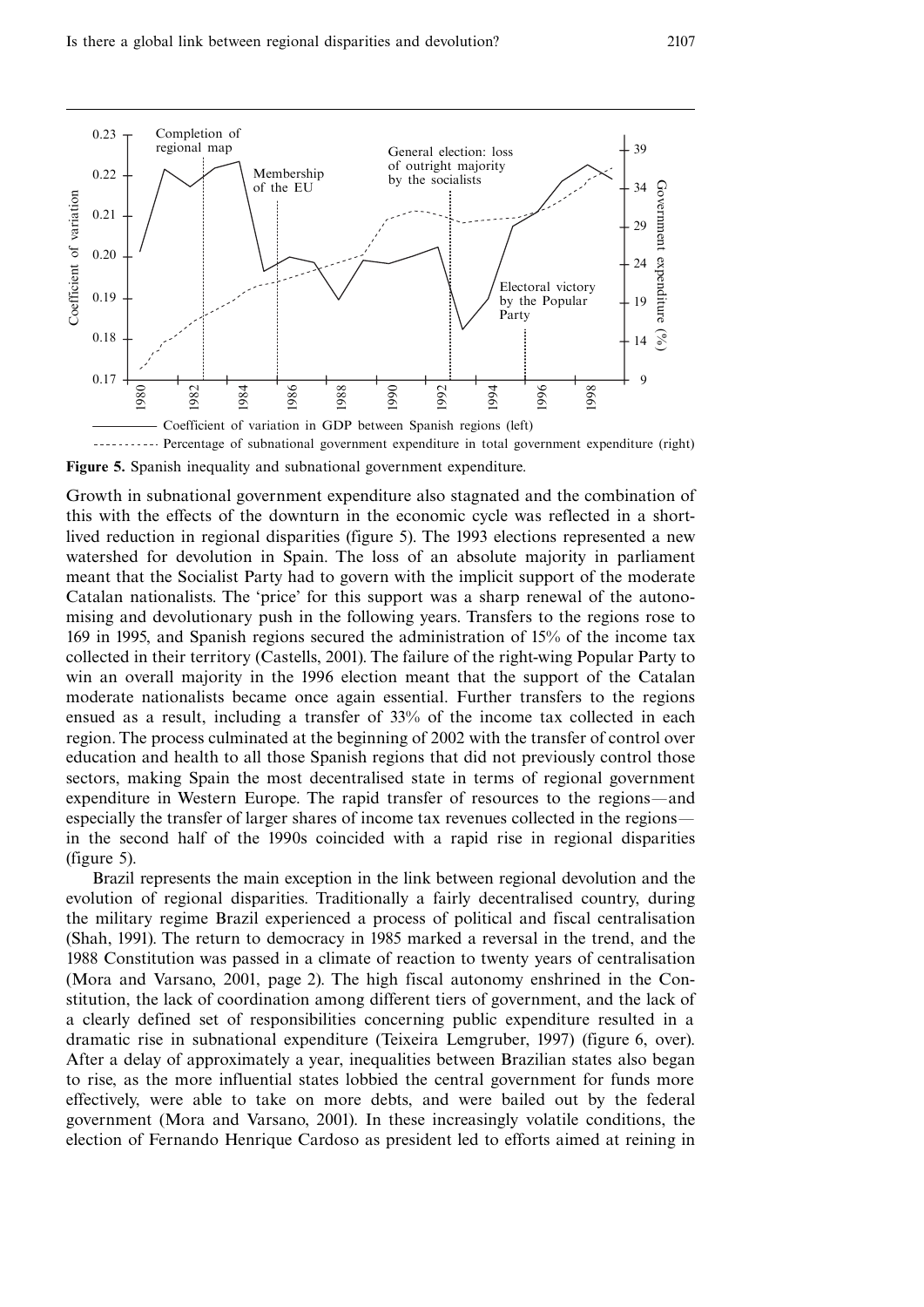

Figure 6. Brazilian inequality and subnational government expenditure.

the expenditures of the states. These efforts were twofold. On the one hand, the macroeconomic package known as the Plano Real brought about a few years of economic stability. On the other hand, in 1995 a constitutional amendment was proposed aimed at reversing some of the decentralisation promoted by the Constitution and at increasing fiscal revenues across the country. These measures, however, have been unable to curb the growth of subnational spending, which has risen sharply since the mid-1990s (figure 6). The rise in state expenditure is directly related to the dependence of government stability on a myriad of parties with often highly entrenched local interests and on the intensification of bidding wars among Brazilian states in order to attract FDI to their territories, especially in the automobile sector (Rodríguez-Pose and Arbix, 2001). The effect of these bidding or fiscal wars has been a sharp growth in expenditure, a reduction in tax revenues, and, consequently, the spiralling of state debt. Less-developed states have been most affected by these developments, as they ``become unable to provide services and public works necessary to attract private investment'' (Mora and Varsano, 2001, page 13). This process has not been, as in other national cases, accompanied by an increase in regional disparities. Regional inequalities in Brazil in the second half of the 1990s remained relatively stable and even declined slightly (figure 6). This factor may be explained by the existence in Brazil of a fairly developed fiscal transfer system, which guarantees poorer states in the north, northeast, and west of the country a larger percentage of income and industry tax (Teixeira Lembruger, 2002). For the significant policy of the coefficient of the coefficient or changes in subsection of the coefficient of  $\frac{1}{2}$  and  $\frac{1}{2}$  and  $\frac{1}{2}$  and  $\frac{1}{2}$  and  $\frac{1}{2}$  and  $\frac{1}{2}$  and  $\frac{1}{2}$  coefficient of

In this section we have examined the coincidence between the devolutionary trend and rising spatial inequalities in our case-study countries. In five out of six cases the correlation is quite strong. For example, the coincidence between Mexican rising subnational expenditure and rising inequalities, or the correlation between China's initiatives to devolve responsibility during the 1990s and its subsequent increasing disparities, exemplify the apparent temporal relationship between the two factors of the analysis. On a cautionary note, this section can be seen only to have established a temporal, and not a causal, link between the two phenomena. As a consequence, the opposite relationship—that is, devolution as a response to unequal development rather than a stimulus to it—could also be envisaged. However, this countercausal relationship seems less likely from the evidence presented in the figures, as one-year to three-year lags are often observed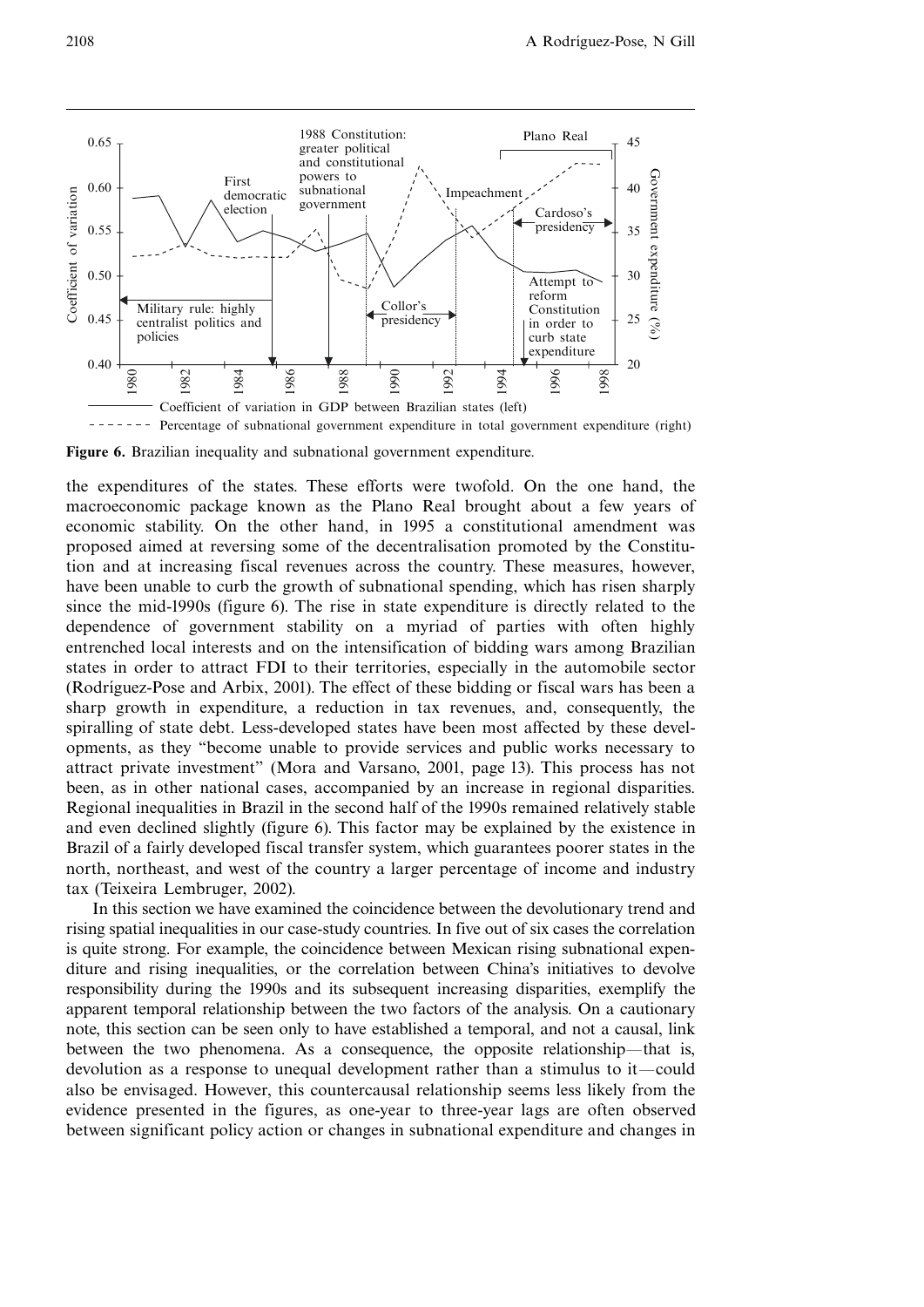regional disparities. The possibility that income disparities themselves are at the root of the devolutionary efforts, although present in some of the figures, is less systematic. Statistical examination, beyond the scope of this paper, would, however, be required to establish a causal link firmly. As a result, it is on the strength of these observations

# 5 The role of devolution in the emerging geography of disparities

Widespread economic and geographical research has tended to underline the basic trend of agglomeration at various spatial levels and among various actors. From the work of Marshall and Lösch, through that of Myrdal and Perroux, to the work of Krugman and Storper, regional and local agglomerations have become well-recognised drivers of uneven economic and social landscapes. The reasons for spatial economic differentiation are varied, spanning diverse concepts such as the 'something in the air' hypothesis, the cumulative causation model, the concept of socially embedded networks, and the new economic geography variables of transport costs and economic integration. Given these collected reasons for the emergence of stronger and weaker regions and localities, the role of devolution in determining spatial disparities is necessarily auxiliary. Nevertheless, devolution can play a part in allowing inequalities to develop. To the extent that public sector policies hold influence over the operation of market forces, the vertical power structure of governance within a country has an equally pervasive effect. Moreover, as is the case with all public policies, implicit choices and priorities underlie moves towards and away from devolution. In this section we expose the nature of these choices and priorities. It is our contention that the devolution of power compromises the redistributive role of government in favour of the operation of the market which, in a spatial context, is likely to be inequitable.

that we proceed, in the next section, to examine the possible reasons behind such a

This section is structured around two ways in which devolution provides the conditions for the emergence and persistence of regional inequalities. In section 5.1 we discuss the fiscal contribution of devolution to the latent inequity often evidenced by subnational units, as well as the systemic inequitable fiscal effects that devolution, through the empowerment of highly heterogeneous regions, has in promoting further disparities. In section 5.2 we focus on the efficiency implications of devolution for highly diverse regions. Given a decentralisation of power and resources, richer regions have both an institutional and economic capacity advantage with which to capitalise on the autonomy that devolution brings.

# 5.1 The fiscal impact of devolution

temporal relationship.

The fiscal inequalities engendered by devolutionary initiatives take on static and dynamic forms. In a static context, devolution accentuates the autonomy of regions and, given the diversity of the tax bases and welfare responsibilities of different regions, a contraction of transfers is likely to make actual government spending at subnational levels less progressive. By reducing the equalising role of the central government across regions, the latent inequalities between them taken on more importance in the determination of regional budgets. Arguments in favour of devolution point to the incentivising effect of tax appropriation at regional levels.Where regions are able to spend more of the taxes they collect, then tax efficiency will increase and, moreover, lagging regions will have a stronger incentive to tax effectively so as not to fall further behind other regions. Hence, a contraction in governmental transfers may be progressive for the nation as a whole. But this argument is flawed on two counts. Most obviously, mechanical limitations associated with poorer regions limit their tax bases and the extent to which they can increase tax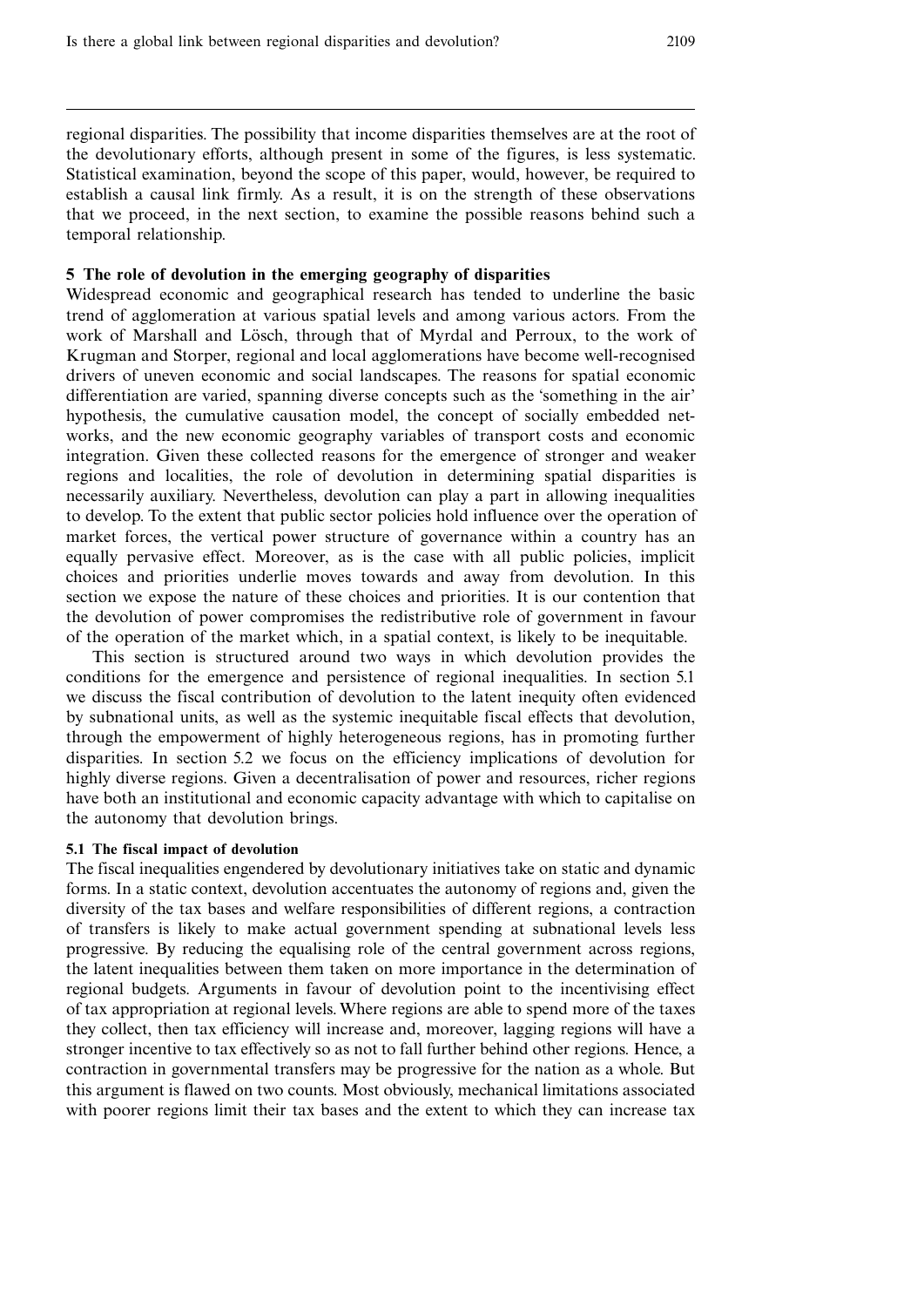effort without engendering migration. More subtly, in reference to achieving a high tax effort,

``transfers that are properly designed can achieve this goal even if they finance 90% of local expenditures. Poorly designed transfers will not, even if they finance only 10% of expenditures'' (Bird and Smart, 2002, page 899).

The implication is that the absolute level of central government financing at the local level is less important than achieving, through carefully designed incentivisation schemes, an equality between marginal effort and marginal expenditure at the local level. However, the absolute level is important in determining the level of absolute spending, given the tighter automatic constraints evident in poorer localities (Prud'homme, 1995, page 203). We can conclude, therefore, that the contraction of central financing and the accompanying emphasis on regional government autonomy is likely to promote spatial inequalities. Where regressiveness between regions already exists this will be amplified, and where progressive spending has been achieved through transfer assignments, this distribution is likely to be diluted. Moreover, any justifications for the withdrawal of central government support to increase tax effort are likely to be misplaced, as such goals can be more readily achieved through incentive manipulation than through absolute reductions in financing. Indeed, such justifications may simply be hiding the desire of central government to reduce outlays and responsibilities.

These theoretical considerations are reflected empirically. In figure 7 we plot regional per capita government expenditure against regional per capita GDP and illustrate that after ten years of meaningful devolution in Mexico, at least twenty in Spain, and more than two centuries in the USA, poorer regions and states seem to be losing out in terms of regional government expenditure. Regressive trends in the actual expenditure of subnational governments in each of these countries were apparent at the beginning and the end of the 1990s (or the latest year for which data are available). This regressiveness is even more striking in countries such as Mexico and Spain, where a considerable percentage of regional expenditure is still dependent on government grants. Although some cyclical variation in the regressiveness of government spending is only to be expected, the consistency of the direction of the correlation between spending and regional GDP is clearly evident across the 1990s. Moreover, we can expect the robustness of this relationship only to increase in the coming years as the spatial forces acting to differentiate governmental spending at the regional level become progressively less diluted by central government transfers, grants, and loans.

A further, dynamic, effect of devolution that carries with it profound implications for the regressiveness of state government expenditure involves the derivation of transfers from central to regional governments. During devolution, states often gain more influence over the distribution of transfers, promoting a more regressive system (Prud'homme, 1995). This is because the empowerment of the states gives a disproportionate negotiating strength to the richer states, whose support is more important to the central government. The relevance of this political aspect should not be underestimated. Rao and Singh (2001) find that variables such as the proportion of central government representatives originating from a particular state, state domestic product per capita, and whether or not the same party was in power at the state and central levels were, in the context of India, consistent and robust determinants of grant aid to the states. Although they acknowledge room for further empirical research, they are driven to conclude that, "political factors, whether captured through straight political variables, or through measures of demographic and economic importance, do matter for the actual pattern of transfers in India'' (Rao and Singh, 2001, page 13). Moreover, this hypothesis is confirmed in a number of our case-study countries. In Brazil, as Dillinger and Webb (1999) point out, the disproportionate threat of default on government debts that larger,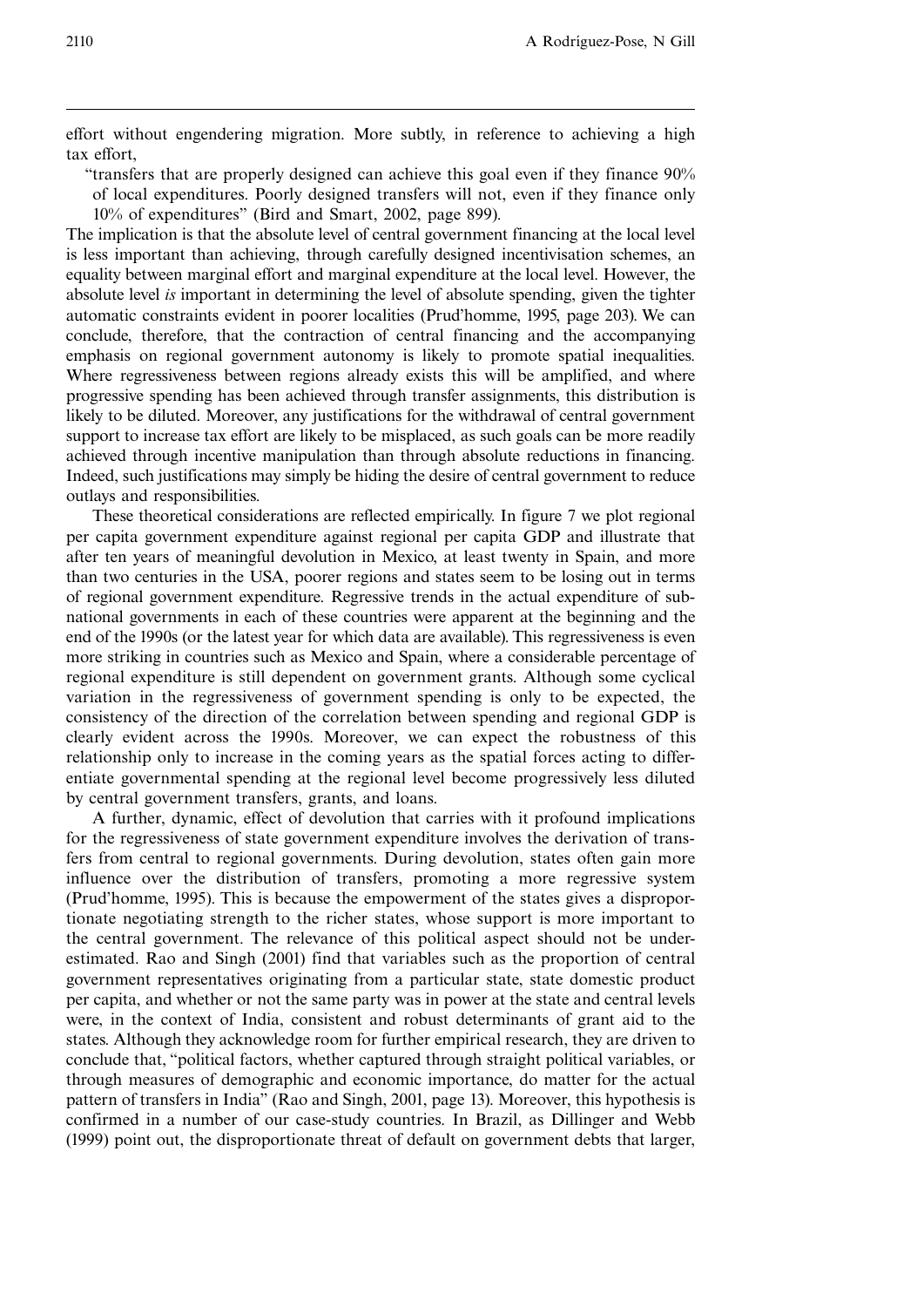

Figure 7. Regional per capita government expenditure in relation to regional per capita GDP. (a) Mexico, (b) Spain, (c) USA (excluding Alaska).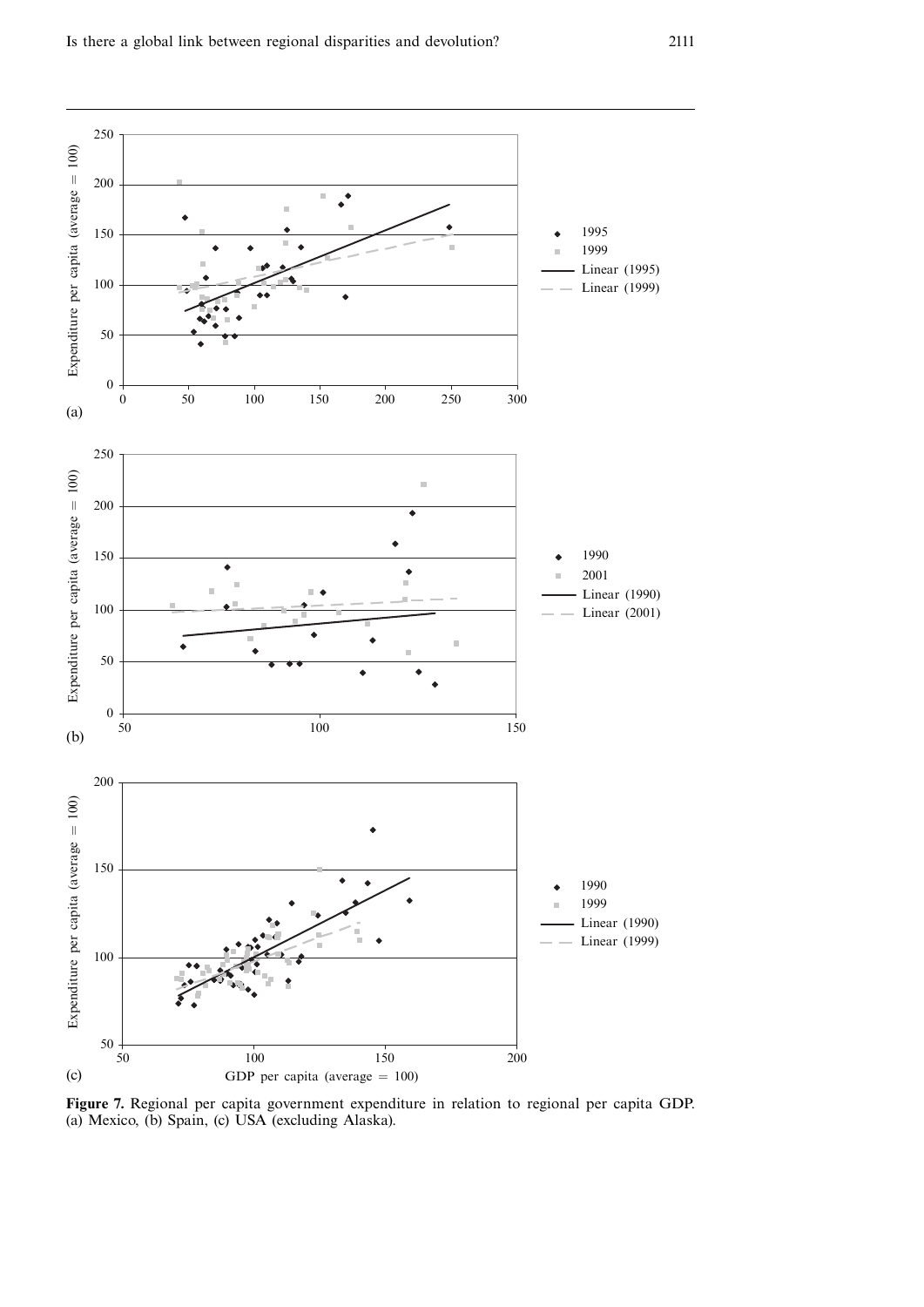and richer, states held over the central government during the late 1990s afforded them favourable conditions during the negotiation of repayment contracts that began in 1997. In Spain, the relatively affluent regions of Navarre and the Basque Country managed to secure a very favourable tax arrangement, known as Concierto Económico (Castells, 2001). In China, Lee (2000) stresses the compromised position of the Chinese government in the context of centre–state negotiations during the 1990s, largely resulting in inequitable outcomes that favoured politically dominant states. And in Mexico the World Bank, in investigating the equity of centre-to-state transfers under the newly adapted participaciones scheme, was forced to question the disproportionate benefits accruing to the then president's home state (Ward and Rodríguez, 1999). The graphs in figure 8 indicate the



Figure 8. Centre-to-states transfers in relation to regional per capita GDP: (a) USA, 1999, (b) India (excluding Goa), 1998, (c) China (central subsidies to the provinces, excluding Shanghai), 1997.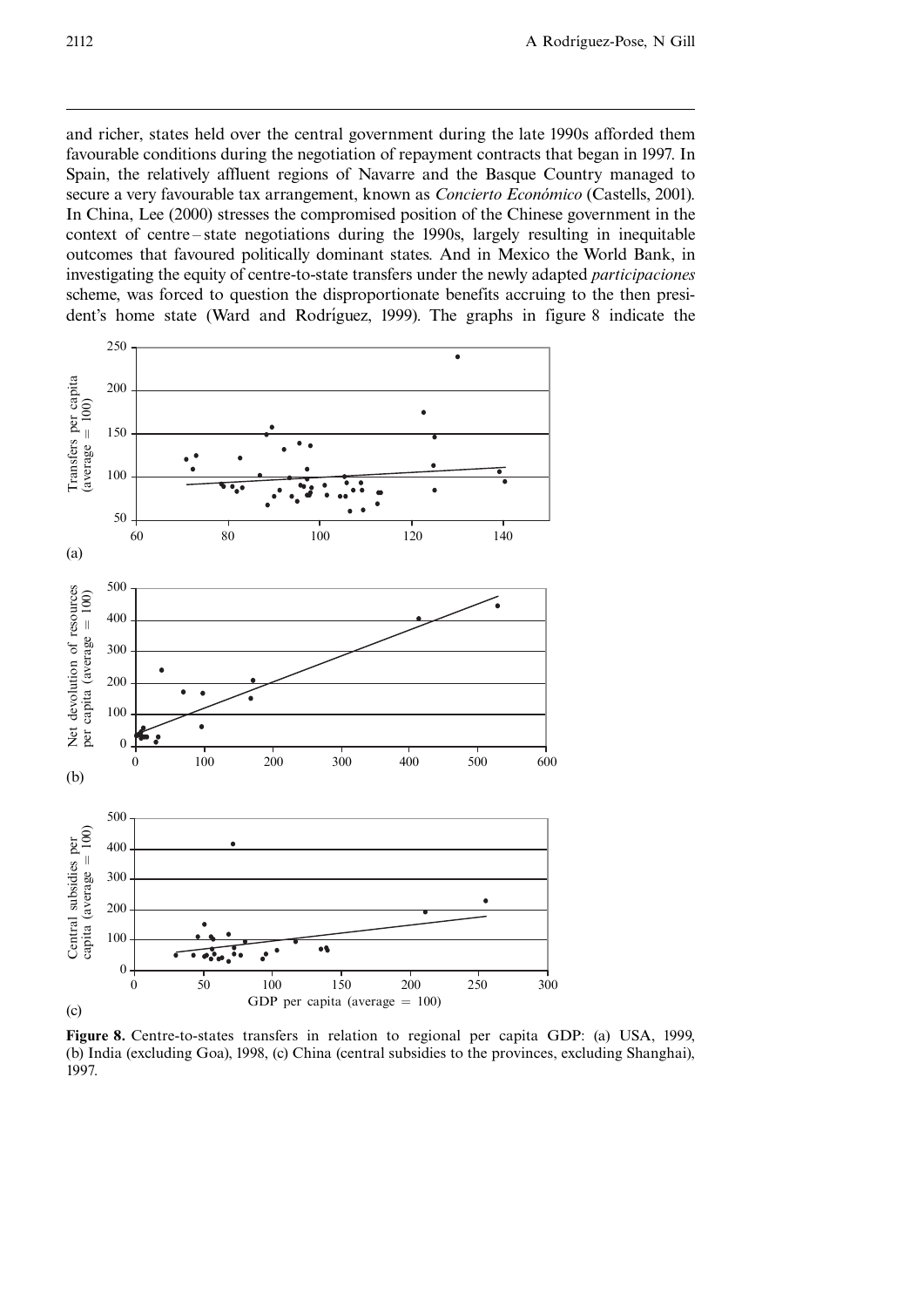regressiveness of centre-to-state transfers in three of our case-study countries—the USA, India, and China—a regressiveness based largely on the political clout of richer states.

Indian commentators give explanations in terms of the incentives richer states have to tax effectively under preferential treatment, thereby justifying the regressiveness of the central pool of transferred resources through its increased size (Rao, 1997), but such incentivisation arguments are dubious, as Bird and Smart (2002) highlight. The more likely explanation is that central governments have, through the devolution of power, become increasingly subject to the demands of the states. And richer states can shout louder. One of the common features of the fiscal transfer mechanisms in our casestudy countries is the trend towards discretionary transfers. China's extrabudgetary transfers, the introduction of the flexible aportaciones federales fund in Mexico, the discretionary loan and debt conditions decided upon by the Brazilian government, the `exemptions' from various terms of the `block grants for welfare' programme for some states in the USA, and the special tax system of the Basque Country and Navarre in Spain all indicate the same pattern. The regressiveness of transfers illustrated here runs counter to any notion of equity, but, through devolution and the political endowment it affords richer states, such patterns are, if anything, likely to intensify. The rise in discretional transfers is a symptom of this trend, opening the way for central capitulation to the states. Moreover, "once a political settlement is reached in intergovernment finance, it often proves exceptionally hard to alter thereafter'' (Bird and Smart, 2002, page 908), a fact the benefiting states are doubtless gleefully aware of.

#### 5.2 The efficiency impact of devolution

Devolution holds further implications for differentiated, subnational governments if we consider the hidden, or subtle, costs that devolution entails. The differing abilities of individual states or regions to handle these costs become an important consideration. In each case discussed, the cost falls more heavily upon poorer states, and, at the same time, the efficiency with which to deal with these extra costs is concentrated more heavily in richer regions as these regions enjoy deeper resources, access to more skilled workers, have or are located near to the largest markets, and, as we have seen, often have access to greater financial and fiscal resources. As devolution progresses, therefore, and costs arise and fall to the states, the differential efficiencies and capacities between them are likely to manifest themselves in more, or less, effective public management. As a result, devolutionary attempts may promote regressiveness at the subnational level.

The first of these costs involves the simple administrative strain that a devolution of resources and responsibilities presents. Within the context of relatively poor, subnational governments in developing countries, the most basic assumptions underlying devolutionary initiatives are called into question. Crucially, policies advocating the decentralisation of resources and responsibilities assume, first, that decentralised resources will be spent at least as effectively as the central government may have spent them, and, second, that responsibilities will be managed at least as competently. Indeed, devolutionists argue that the greater knowledge of local markets and social conditions that subnational governmental units possess affords them the opportunity to target spending more effectively than can the central government and hence will increase overall public expenditure efficiency (Oates, 1972). But there is little evidence to support the claim that local policymakers are automatically more knowledgeable. Information collection and application is a costly exercise at any level of government, making the effective targeting of expenditure an expensive and time-consuming act, made costlier, of course, by deficiencies in information technology, research staff and skills, and capital such as information and communication technologies. Given that such deficiencies tend to predominate in poorer states and localities, these considerations,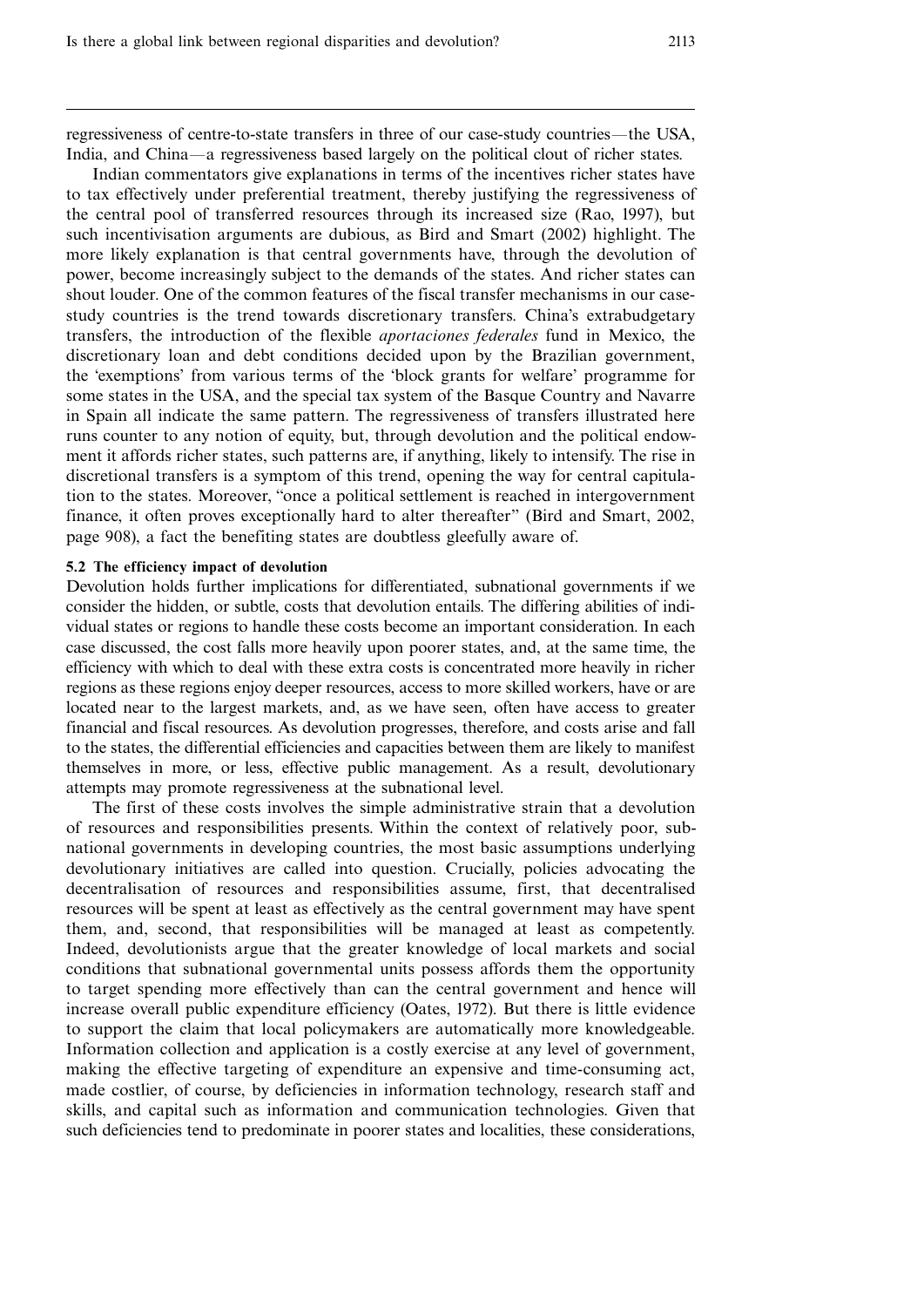especially in the context of developing countries, present a trade-off between centrally directed and locally directed expenditures that is often overlooked. Moreover, with reference to responsibilities, poorer states that employ smaller and less departmentalised public systems have fewer opportunities to exploit economies of scale and scope in public management, implying a further opportunity cost to small states as responsibilities are devolved (Prud'homme, 1995, page 209). In short, the successfulness of devolution rests in part upon the abilities of subnational governments to convert the opportunities decentralisation presents into more effective policies. To the extent that this conversion implies costs to participating units, this represents a regressive influence of devolution as the efficiency and abilities of poorer states to meet these costs are inferior to those of richer states.

Further costs are implied by the economic competition that devolution engenders at the regional and local levels. As Cheshire and Gordon (1996; 1998) have pointed out, territorial competition for economic activity at the regional level has become commonplace as capital has become more mobile and therefore has been presented with a vast array of locational choices. The intensity of competition increases as more regions from more countries compete for the same mobile industry. Cheshire and Gordon (1998) note, however, that such competition can be inefficient. This is especially true when competition for mobile assets involves tax concessions and incentives or is designed to attract industry that is already interested in the market potential of a region or country. In these cases, the competitive efforts represent a deadweight loss to the nation as a whole in the absence of strong regulatory bodies.

Two points related to this process arise in the context of devolution. First, devolution represents an effective endorsement of this process. For good or ill, the contraction of central government's role in attracting and allocating industry, at a time when territorial competition is becoming more intense, can only be taken as a recommendation for this competitive process. Given that this process is endorsed, it is surely the prerogative of central government to protect the interests of those states attempting to compete from a weaker financial and administrative platform. Second, however, although on the one hand devolution imposes the cost of competition upon all subnational units, on the other hand, it makes little provision for the differing abilities of regional and local governments to meet those cost requirements. In contrast to the argument that decentralisation of responsibility will bring about innovative ways to stimulate and attract industry, the reality is that in most cases the attraction of industry is still very much incentive based. Once again, the higher costs of giving incentives to industry tend to fall on relatively lessdeveloped states that are often forced to offer greater tax concessions, larger loans and grants, and a plethora of subtle enticements in order to attract industry. Richer regions, in contrast, can rely on plentiful resources, shared ideas, and abundant, skilled, and entrepreneurial workers, providing them with yet another systematic advantage under a devolved framework. The outcomes of this process are readily apparent. In the USA and Brazil it is the less-developed states that tend to bear the greatest cost per employment created of attracting large multinational companies. This is the case in Alabama and South Carolina in the USA (Donahue, 1997; Florida, 1996) or Bahia in Brazil (Rodríguez-Pose and Arbix, 2001). And in China the spiralling decline in the quality of working conditions in many of the multiple special economic zones that have emerged throughout the country in an attempt to attract industry belies the implicit solution that poorer states are forced to adopt (McKenney, 1993). The second cost of devolution, therefore, alongside the administrative strain it imposes, concerns the cost of competitive attraction of industry. The efficiency of states in meeting such costs are diverse, and the extent to which states can consequently capitalise upon the opportunities presented by devolution are therefore skewed and regressive. Again, then, the imposition of a cost through devolution is accompanied by fundamental tendencies towards the divergence of regional incomes.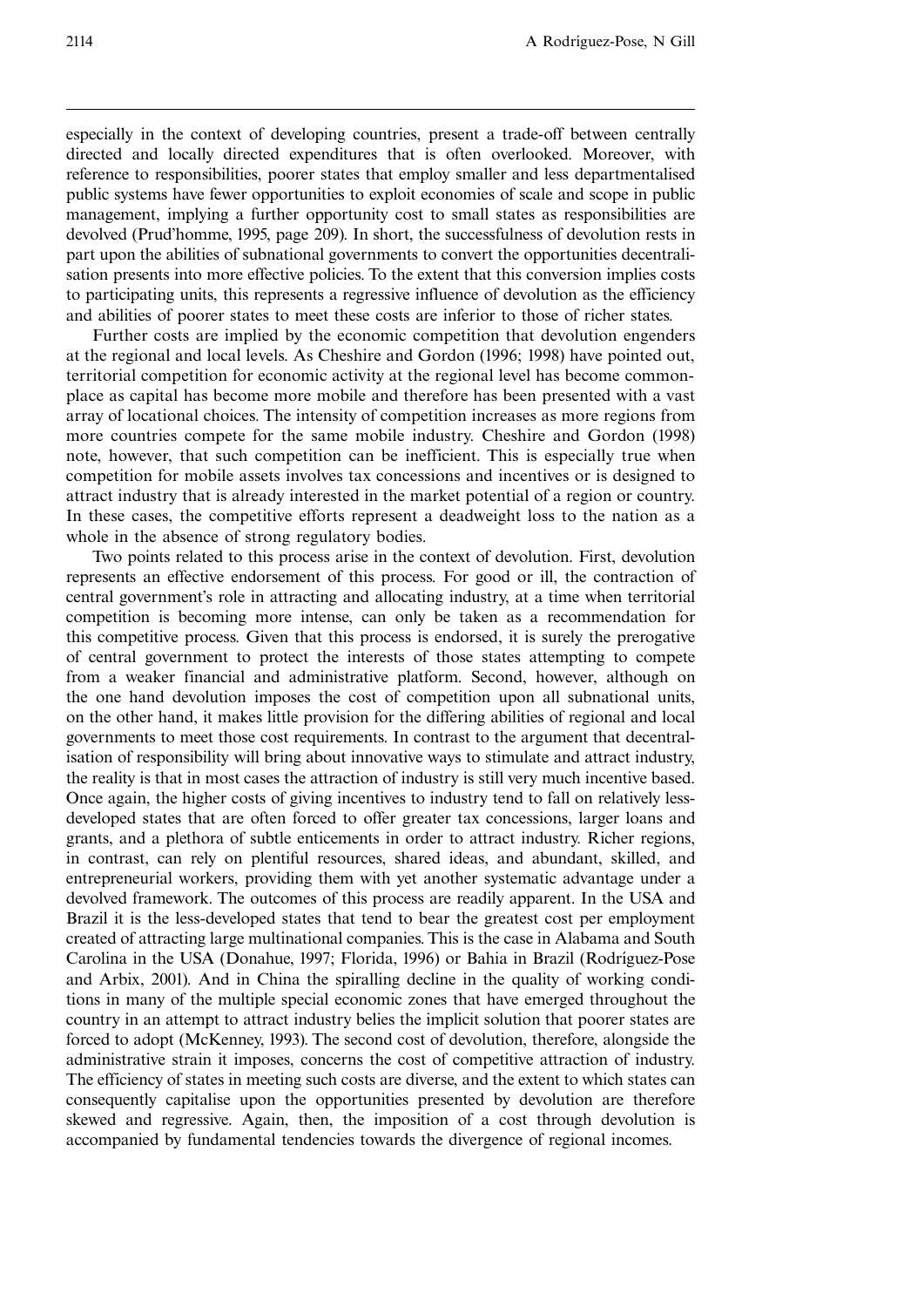#### 6 Conclusions

In a world in which increasing regional disparities and transfers to subnational levels of government have become common trends, we have sought in this paper to chart the link between both facts. This is by no means an argument against devolution. We acknowledge that the widespread decentralisation of powers to regional governments across the world has proved popular and seems to be associated with significant social and political benefits. Insofar as devolution has awakened local consciousness and spurred local economic potential, it may also have delivered greater economic efficiency, yet the scrutiny of the evolution of regional disparities and decentralisation processes in Brazil, China, India, Mexico, Spain, and the USA has highlighted that claims of a supposed economic dividend in terms of territorial equity should be greeted with caution, if not with outright skepticism. Given that some coincidence between rising subnational expenditure and increases in regional inequalities is immediately evident, once qualitative aspects of the devolution initiatives in the various countries are also taken into consideration, the relationship takes on more authority. Although the causal direction of this relationship remains unconfirmed, in each of the countries examined the explanation of rising inequity across regions could be logically traced to the political and policymaking events that have surrounded evolving centre ^ state relations since 1980. Some cases—such as the Mexican and Chinese cases—are more clearcut than others, and this indicates the importance of separate factors engendering regional inequalities in the other countries in the analysis. But in every case—with perhaps the exception of Brazil—there is sufficient evidence to suspect a relationship between devolutionary initiatives and rising inequalities.

The development of devolution around the world represents a profound shift in the nature of governance. Concern for equality across regions is implicitly compromised through policies that emphasise regional autonomy, and the equity role of government gives way to the objective of securing free-market conditions to allow competition to proceed. This is a problem only if respective nations and populations believe it to be so. What is clear, however, is that although devolution may bring about many political, social, and even economic benefits, it also has in our case-study countries unleashed forces that seem to be contributing to perpetuate and, in some cases, aggravate existing disparities. This process, as conveyed by the new economic geography literature, may also have happened as a result of the interplay of forces and regardless of the institutional setting of every space. Our concern is, however, that these economic forces towards greater concentration of economic activity in dynamic centres seem to be both encouraged and facilitated by devolutionary initiatives, giving rise to the emergent inequalities documented. Moreover, as these inequalities widen, the economic rationale of agglomeration implies a strengthening of the motivations towards concentration, as resources, capacities, and competitive abilities progressively gravitate towards more successful regions and their administrations. Devolution per se will thus not deliver greater territorial equity. This objective would require the establishment of substantial interterritorial fiscal equalisation systems at the national or supranational level if the persistence, recurrence, and permanence of economic disparities are not to become one of the hallmarks of future geographies.

Acknowledgements. Earlier versions of this paper were presented at the CURDS 25th Anniversary Conference in Newcastle, at the Department of Economic History of the London School of Economics, and at the AAG meeting in New Orleans. We are grateful to Murray Low, John Tomaney, three anonymous referees, and to the participants at these meetings for their useful comments. This paper could not have been done without the financial support of the Royal Society - Wolfson Research Merit Award and of the Philip Leverhulme Prize.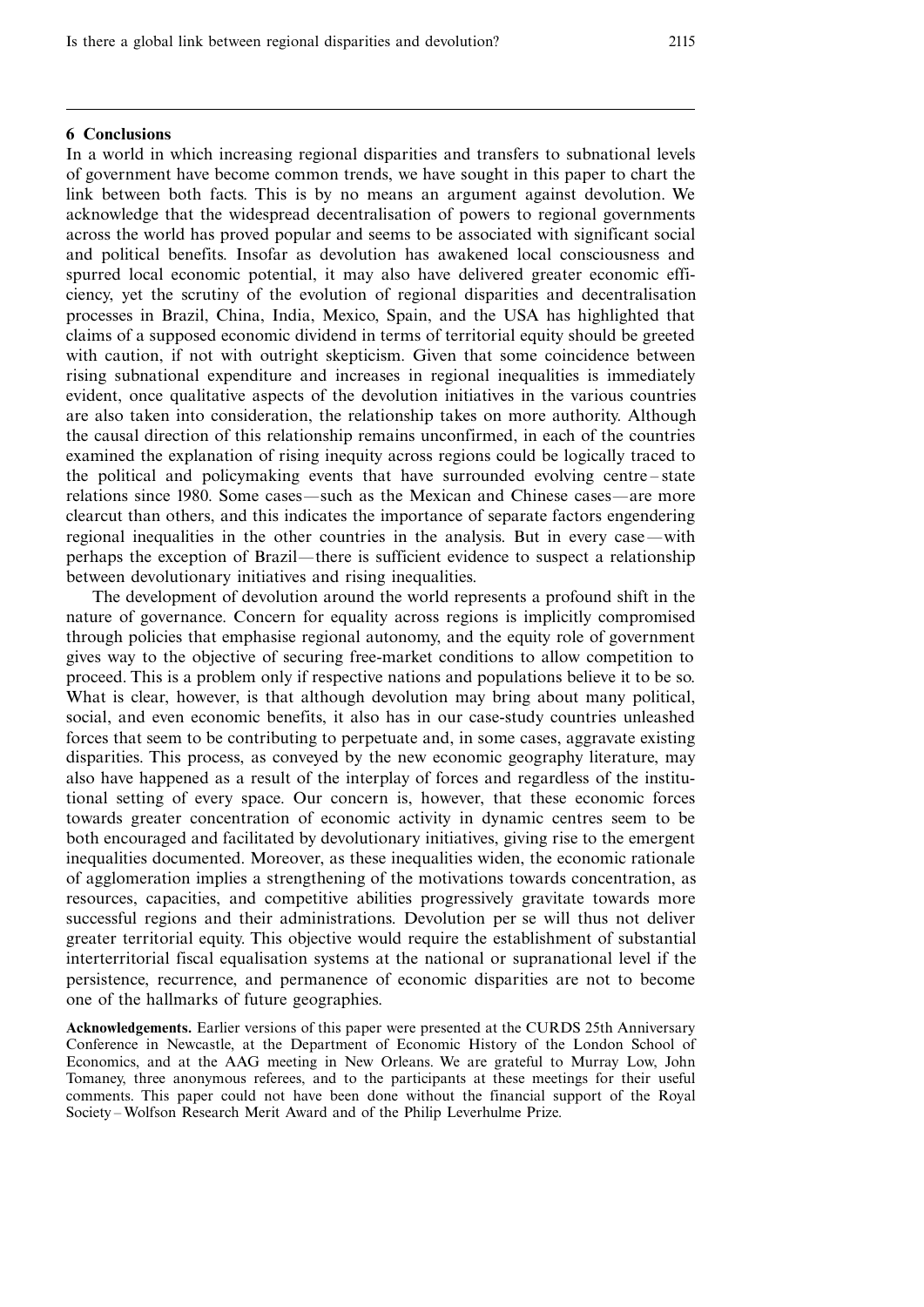#### References

- Agnew J, 2000, 'From the political economy of regions to regional political economy" Progress in Human Geography  $24 101 - 110$
- Amiti M, 1999, "Specialisation patterns in Europe" Weltwirtschaftliches Archiv 135 573 593 Aspinall E, Berger M T, 2001, "The break-up of Indonesia? Nationalisms after decolonisation and the limits of the nation-state in post-cold war Southeast Asia" Third World Quarterly 22  $1003 - 1024$
- Azzoni C R, 2001, "Economic growth and regional income inequality in Brazil" Annals of Regional Science 35 133 - 152
- Bahl R, 1999 Fiscal Policy in China (1990 Institute, South San Francisco, CA)
- Bandyopadhyay S, 2003, "Convergence Club empirics: explanations of unequal growth across Indian states'', DP 2003/76, United Nations University, <http://www.ciaonet.org/wps/bas04/>
- Barro R J, Sala-i-Martín X, 1995 Economic Growth (McGraw-Hill, New York)
- Bernat G A, 2001, "Convergence in state per capita personal income, 1950 99" Survey of Current *Business* (June)  $36 - 48$
- Bird R M, Smart M, 2002, "Intergovernmental fiscal transfers: international lessons for developing countries" World Development 30 899-912
- Booth A, 2003, "Decentralisation and poverty alleviation in Indonesia" *Environment and* Planning C: Government and Policy  $21$  181 - 202
- Brülhart M, 1998, "Trading places: industrial specialisation in the European Union" Journal of Common Market Studies 36 319 - 346
- Castells A, 2001, "The role of intergovernmental finance in achieving diversity and cohesion: the case of Spain" *Environment and Planning C: Government and Policy* 19  $189 - 206$
- Cheshire P C, Gordon I R, 1996, "Territorial competition and the predictability of collective (in)action" International Journal of Urban and Regional Research  $20\,383 - 400$
- Cheshire P C, Gordon I, 1998, "Territorial competition: some lessons for policy", Annals of Regional Science **32** 321 – 346
- Cho C L, Wright D S, 2001, "Managing carrots and sticks: changes in state administrators' perceptions of cooperative and coercive federalism during the 1990s" Publius  $31(2)$  57 – 80
- Coutinho M, 1996, "The Brazilian fiscal system in the 1990s: equity and efficiency under inflationary conditions'', RP-41, Institute of Latin American Studies, University of London, London
- Dillinger W, Webb S B, 1999, "Fiscal management in federal democracies: Argentina and Brazil", Policy Research WP 2121,World Bank,Washington, DC
- Donahue J D, 1997 Disunited States (HarperCollins, New York)
- Ebel R, Yilmaz S, 2002, "On the measurement and impact of fiscal decentralizaiton", [http://econ.worldbank.org/files/13170](http://econ.worldbank.org/files/13170_wps2809.pdf)\_[wps2809.pdf](http://econ.worldbank.org/files/13170_wps2809.pdf)
- Florida R, 1996, "Regional creative destruction: production organization, globalization, and the economic transformation of the Midwest" Economic Geography 72 314 - 334
- Gil Canaleta C, Pascual Arzoz P, Rapún Gárate M, 2004, "Regional economic disparities and decentralisation" Urban Studies 41 71 - 94
- Hanson G H, Harrison A, 1999, "Trade liberalization and wage inequality in Mexico" *Industrial* and Labor Relations Review  $52$  271 - 288
- Hopkin J, 1999 Party Formation and Democratic Transition in Spain: The Creation and Collapse of the Union of the Democratic Centre (Macmillan, Basingstoke, Hants)
- Keating M, 1998, "What's wrong with asymmetrical government?" Regional and Federal Studies 8(1)  $195 - 218$
- Lee  $P K$ , 2000, "Into the trap of strengthening state capacity: China's tax assignment reform" China Quarterly number  $164$ ,  $1008 - 1024$
- Loughlin J, 2000, "Regional autonomy and state paradigm shifts in Western Europe" Regional and Federal Studies  $10(2)$  10 - 34
- Loughlin J, 2001 Subnational Democracy in the European Union: Challenges and Opportunities (Oxford University Press, Oxford)
- Lu M, Wang  $E \, R$ , 2002, "Forging ahead and falling behind: changing regional inequalities in post-reform China" Growth and Change  $33(1)$  42 - 71
- Ma J, 1996 Intergovernmental Relations and Economic Management in China (St Martin's Press, New York)
- McKenney K I, 1993, "An assessment of China's special economic zones", Industrial College of the Armed Forces, National Defence University,Washington, DC